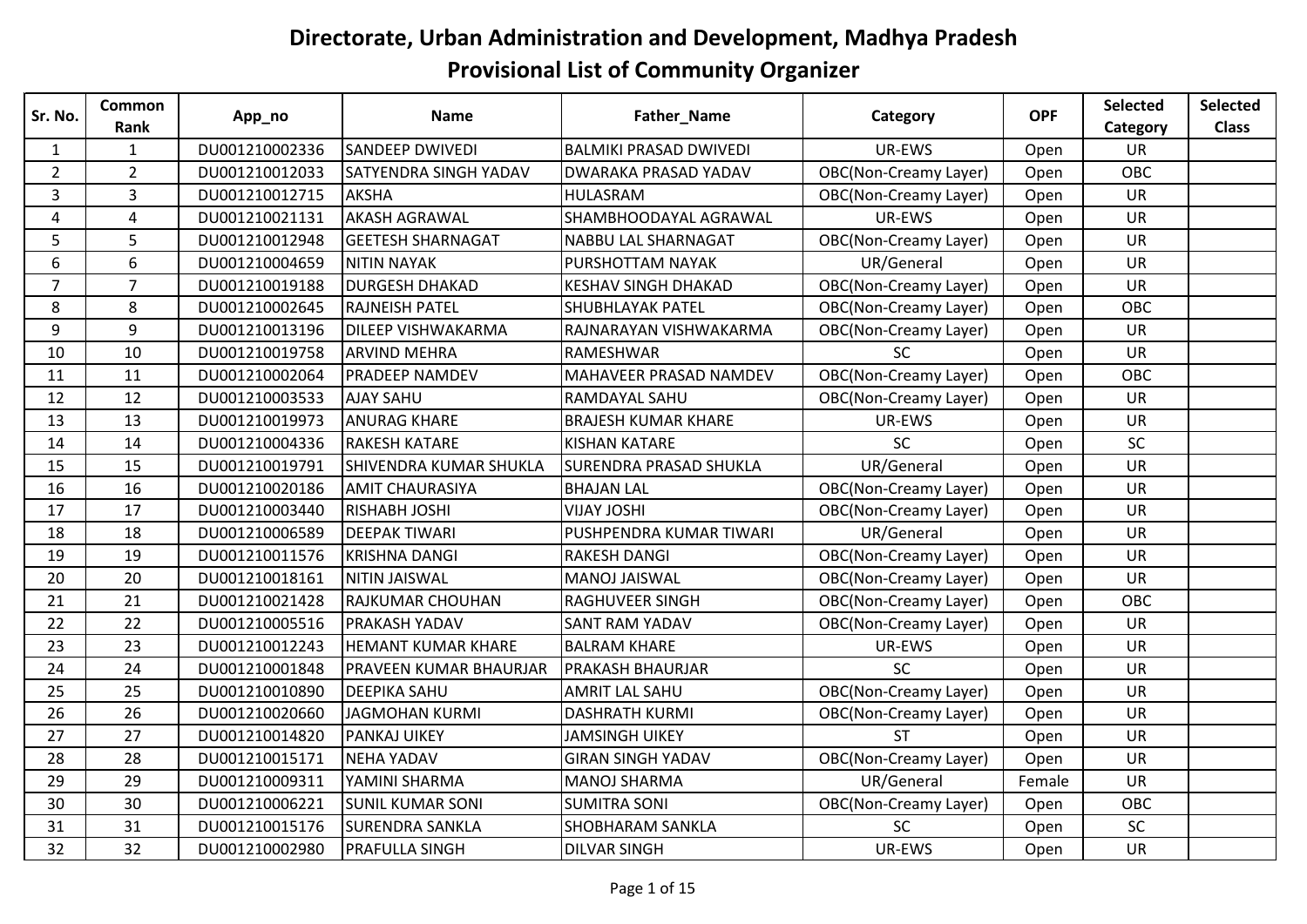| Sr. No. | Common<br>Rank | App_no         | <b>Name</b>                 | Father_Name                    | Category                     | <b>OPF</b> | <b>Selected</b><br>Category | <b>Selected</b><br><b>Class</b> |
|---------|----------------|----------------|-----------------------------|--------------------------------|------------------------------|------------|-----------------------------|---------------------------------|
| 33      | 33             | DU001210002791 | <b>KOSHALESH SHARMA</b>     | <b>VIRENDRA SHARMA</b>         | UR/General                   | Open       | <b>UR</b>                   |                                 |
| 34      | 34             | DU001210005174 | MAMTA BAMHURE               | <b>DHARAMPAL BAMHURE</b>       | <b>OBC(Non-Creamy Layer)</b> | Open       | <b>UR</b>                   |                                 |
| 35      | 35             | DU001210012564 | <b>ABHISHEK KHARE</b>       | NARENDRA KUMAR KHARE           | UR/General                   | Open       | <b>UR</b>                   |                                 |
| 36      | 36             | DU001210020754 | <b>PRADEEP KUMAR MANJHI</b> | <b>CHANDRA SHEKHAR MANJHI</b>  | <b>OBC(Non-Creamy Layer)</b> | Open       | <b>UR</b>                   |                                 |
| 37      | 37             | DU001210018000 | <b>ATUL TIWARI</b>          | PARASHRAM TIWARI               | UR-EWS                       | Open       | <b>UR</b>                   |                                 |
| 38      | 38             | DU001210023225 | <b>DURGA PRASAD SAHU</b>    | <b>MOHAN LAL SAHU</b>          | <b>OBC(Non-Creamy Layer)</b> | Open       | OBC                         | PWD-OH                          |
| 39      | 39             | DU001210009711 | <b>KALPANA MISHRA</b>       | <b>DAYASHANKAR MISHRA</b>      | UR/General                   | Female     | <b>UR</b>                   |                                 |
| 40      | 40             | DU001210016953 | <b>PRAKASH RATHORE</b>      | <b>DEV NARAYAN</b>             | <b>OBC(Non-Creamy Layer)</b> | Open       | <b>UR</b>                   |                                 |
| 41      | 41             | DU001210019097 | <b>AMIR KHAN</b>            | SALEEM                         | <b>OBC(Non-Creamy Layer)</b> | Open       | UR                          |                                 |
| 42      | 42             | DU001210003155 | <b>SANJAY KUMAR TIWARI</b>  | <b>RAM PADARATH TIWARI</b>     | UR-EWS                       | Open       | <b>UR</b>                   |                                 |
| 43      | 43             | DU001210007673 | <b>HARIOM GURJAR</b>        | <b>RAMKISHAN GURJAR</b>        | <b>OBC(Non-Creamy Layer)</b> | Open       | <b>UR</b>                   |                                 |
| 44      | 44             | DU001210016756 | <b>RAJESH KUMAR DANGI</b>   | <b>KANHAIYALAL DANGI</b>       | <b>OBC(Non-Creamy Layer)</b> | Open       | <b>UR</b>                   |                                 |
| 45      | 45             | DU001210011274 | <b>ASHWIN FARKASE</b>       | <b>RAMESH FARKASE</b>          | <b>OBC(Non-Creamy Layer)</b> | Open       | <b>UR</b>                   |                                 |
| 46      | 46             | DU001210017209 | <b>NISHA BAJANGHATE</b>     | <b>DILEEP BAJANGHATE</b>       | OBC(Non-Creamy Layer)        | Open       | <b>UR</b>                   |                                 |
| 47      | 47             | DU001210023093 | <b>AARTI RAGHUWANSHI</b>    | <b>MALAM SINGH</b>             | UR/General                   | Female     | <b>UR</b>                   |                                 |
| 48      | 48             | DU001210014758 | <b>DINESH SINGH RAJPOOT</b> | <b>PREM SINGH</b>              | UR/General                   | Open       | <b>UR</b>                   |                                 |
| 49      | 49             | DU001210021854 | RAGHUNANDAN MISHRA          | <b>BALDEV PRASAD</b>           | UR/General                   | Open       | UR                          |                                 |
| 50      | 50             | DU001210011342 | <b>DEVKUMAR JHARBADE</b>    | <b>BHADDURAO JHARBADE</b>      | <b>SC</b>                    | Open       | SC                          |                                 |
| 51      | 51             | DU001210021043 | <b>PRAVEEN MALVIYA</b>      | <b>RAMESH MALVIYA</b>          | <b>OBC(Non-Creamy Layer)</b> | Open       | OBC                         |                                 |
| 52      | 52             | DU001210026912 | <b>SAMKIT KHAJANCHI</b>     | <b>SHEEL CHAND JAIN</b>        | UR/General                   | Open       | <b>UR</b>                   |                                 |
| 53      | 53             | DU001210020079 | <b>VIVEK TEMBHARE</b>       | <b>TEK CHAND TEMBHARE</b>      | <b>OBC(Non-Creamy Layer)</b> | Open       | <b>UR</b>                   |                                 |
| 54      | 54             | DU001210002636 | <b>ANUSHRI PANDAY</b>       | <b>ABADH BIHARI PANDAY</b>     | UR/General                   | Female     | <b>UR</b>                   |                                 |
| 55      | 55             | DU001210020236 | AWINAASH KUMAR AHIRWAR      | JAGDISH PRASAD AHIRWAR         | <b>SC</b>                    | Open       | <b>UR</b>                   |                                 |
| 56      | 56             | DU001210000660 | JIPENDRA KUMAR SAKET        | <b>BUDHYA SEN SAKET</b>        | <b>SC</b>                    | Open       | <b>UR</b>                   |                                 |
| 57      | 57             | DU001210000243 | <b>SHIVAM PANDEY</b>        | <b>BAIKUNTH PRASAD PANDEY</b>  | UR-EWS                       | Open       | UR                          |                                 |
| 58      | 58             | DU001210004508 | PAVAN                       | <b>CHATAR SINGH</b>            | <b>OBC(Non-Creamy Layer)</b> | Open       | <b>UR</b>                   |                                 |
| 59      | 59             | DU001210012171 | <b>NIDHI DHAKAR</b>         | <b>RAM SWAROOP DHAKAR</b>      | <b>OBC(Non-Creamy Layer)</b> | Open       | <b>UR</b>                   |                                 |
| 60      | 60             | DU001210017199 | <b>ANANY GOYAL</b>          | <b>KALICHARAN GOYAL</b>        | UR-EWS                       | Open       | <b>UR</b>                   |                                 |
| 61      | 61             | DU001210016310 | <b>AYUSH BADKUL</b>         | <b>PREMCHAND BADKUL</b>        | UR/General                   | Open       | <b>UR</b>                   |                                 |
| 62      | 62             | DU001210021366 | <b>SHUBHAM MISHRA</b>       | <b>MAHESH KUMAR MISHRA</b>     | UR/General                   | Open       | <b>UR</b>                   |                                 |
| 63      | 63             | DU001210023453 | RAJKUMARI LODHI             | <b>JAWAHAR SINGH</b>           | <b>OBC(Non-Creamy Layer)</b> | Open       | <b>UR</b>                   |                                 |
| 64      | 64             | DU001210005265 | RAJ KUMAR JAISHWAL          | <b>SURESH CHANDRA JAISHWAL</b> | <b>OBC(Non-Creamy Layer)</b> | Open       | UR                          |                                 |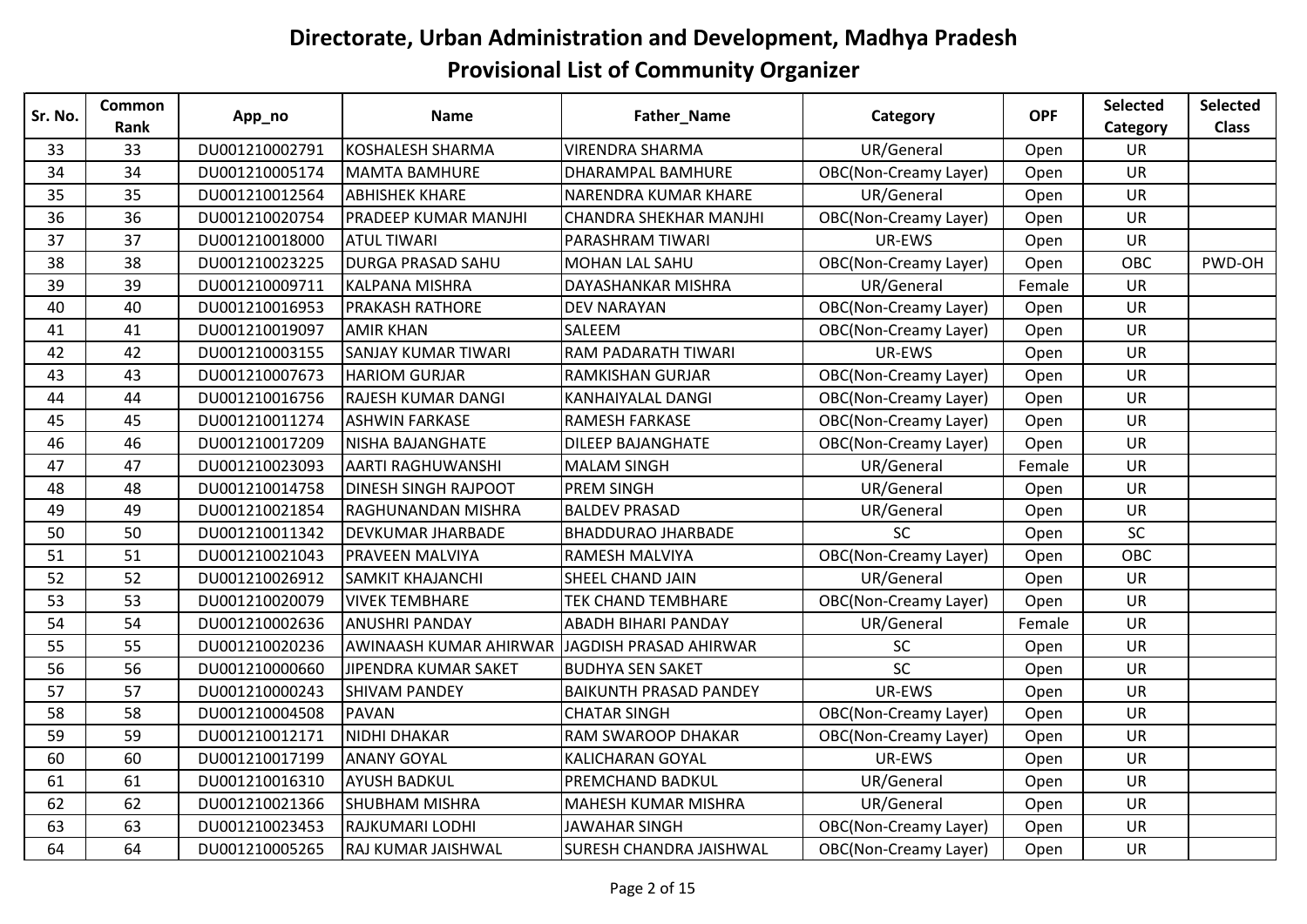| Sr. No. | <b>Common</b> | App_no         | <b>Name</b>                   | Father_Name                                  | Category                     | <b>OPF</b> | Selected   | <b>Selected</b> |
|---------|---------------|----------------|-------------------------------|----------------------------------------------|------------------------------|------------|------------|-----------------|
|         | Rank          |                |                               |                                              |                              |            | Category   | <b>Class</b>    |
| 65      | 65            | DU001210017238 | <b>KAMLESH SINGH</b>          | <b>JEET SINGH</b>                            | <b>OBC(Non-Creamy Layer)</b> | Open       | <b>UR</b>  |                 |
| 66      | 66            | DU001210000999 | <b>RISHABH SAHU</b>           | <b>RAMESH SAHU</b>                           | <b>OBC(Non-Creamy Layer)</b> | Open       | <b>UR</b>  |                 |
| 67      | 67            | DU001210023547 | MEENAL VISHWAKARMA            | <b>GAJA NAND VISHWAKARMA</b>                 | <b>OBC(Non-Creamy Layer)</b> | Open       | <b>UR</b>  |                 |
| 68      | 68            | DU001210007812 | <b>GOURAV OJHA</b>            | <b>BAL KRISHAN OJHA</b>                      | <b>OBC(Non-Creamy Layer)</b> | Open       | <b>UR</b>  |                 |
| 69      | 69            | DU001210008540 | <b>KALPNA NARWARIYA</b>       | DHARMENDRA NARWARIYA                         | OBC(Non-Creamy Layer)        | Open       | UR         |                 |
| 70      | 70            | DU001210022586 | <b>SANJAY SHIVHARE</b>        | <b>DEVI SINGH</b>                            | <b>OBC(Non-Creamy Layer)</b> | Open       | <b>UR</b>  |                 |
| 71      | 71            | DU001210008919 | <b>NEHA YADAV</b>             | <b>RAMNIWAS YADAV</b>                        | <b>OBC(Non-Creamy Layer)</b> | Open       | UR         |                 |
| 72      | 72            | DU001210023100 | <b>ROOPALI BAGHEL</b>         | <b>NANDKISHOR BAGHEL</b>                     | UR/General                   | Female     | <b>UR</b>  |                 |
| 73      | 73            | DU001210004489 | <b>VIKRAM RATHOR</b>          | <b>RAJVEER RATHOR</b>                        | <b>OBC(Non-Creamy Layer)</b> | Open       | UR         |                 |
| 74      | 74            | DU001210014566 | <b>PUSHPENDRA PARMAR</b>      | <b>MANGILAL PARMAR</b>                       | <b>OBC(Non-Creamy Layer)</b> | Open       | <b>UR</b>  |                 |
| 75      | 75            | DU001210004262 | <b>NISHA RAJPUT</b>           | <b>KAMAL SINGH RAJPUT</b>                    | UR/General                   | Female     | <b>UR</b>  |                 |
| 76      | 76            | DU001210005148 | <b>GOVIND KIRAR</b>           | NARVADA PRASAD                               | <b>OBC(Non-Creamy Layer)</b> | Open       | UR         |                 |
| 77      | 77            | DU001210018939 | <b>HIMANCHAL SINGH THAKUR</b> | <b>GAJRAJ SINGH THAKUR</b>                   | <b>OBC(Non-Creamy Layer)</b> | Open       | <b>OBC</b> |                 |
| 78      | 78            | DU001210023978 | <b>PRAYAG NARAYAN MISHRA</b>  | <b>SHRINIWAS MISHRA</b>                      | UR/General                   | Open       | UR         |                 |
| 79      | 79            | DU001210007927 | <b>ASHISH MANE</b>            | <b>MOUJI LAL MANE</b>                        | <b>OBC(Non-Creamy Layer)</b> | Open       | <b>UR</b>  |                 |
| 80      | 80            | DU001210019856 | <b>ROSHAN BRAHMWANSHI</b>     | OMKAR PRASAD KATIYA                          | SC                           | Open       | UR         |                 |
| 81      | 81            | DU001210024454 | <b>VISHAL SONI</b>            | <b>PANNA LAL SONI</b>                        | <b>OBC(Non-Creamy Layer)</b> | Open       | UR         |                 |
| 82      | 82            | DU001210013245 | <b>HEMANT KUMAR PANDEY</b>    | <b>ASHOK KUMAR PANDEY</b>                    | UR/General                   | Open       | <b>UR</b>  |                 |
| 83      | 83            | DU001210002659 |                               | MOHAMMAD HAMID MANSOOMOHAMMAD HASIM MANSOORI | <b>OBC(Non-Creamy Layer)</b> | Open       | <b>UR</b>  |                 |
| 84      | 84            | DU001210003198 | <b>RAJDEEP TURKANE</b>        | PRATHVI LAL TURKANE                          | SC                           | Open       | UR         |                 |
| 85      | 85            | DU001210025388 | <b>SONU GATHE</b>             | <b>RAMLAL GATHE</b>                          | SC                           | Open       | <b>UR</b>  |                 |
| 86      | 86            | DU001210014782 | <b>GIRIRAJ GAUTAM</b>         | <b>DINESH SHARMA</b>                         | UR/General                   | Open       | UR         |                 |
| 87      | 87            | DU001210023944 | <b>DEVWATI PAL</b>            | <b>RAM LAL PAL</b>                           | <b>OBC(Non-Creamy Layer)</b> | Open       | <b>UR</b>  |                 |
| 88      | 88            | DU001210027892 | MANOHAR LAL DANGI             | <b>GOPAL</b>                                 | <b>OBC(Non-Creamy Layer)</b> | Open       | UR         |                 |
| 89      | 89            | DU001210022925 | <b>UMESH BODANA</b>           | <b>BALCHAND</b>                              | <b>OBC(Non-Creamy Layer)</b> | Open       | UR         |                 |
| 90      | 90            | DU001210015096 | <b>SAGAR BARASKAR</b>         | <b>NARAYAN BARASKAR</b>                      | <b>OBC(Non-Creamy Layer)</b> | Open       | <b>UR</b>  |                 |
| 91      | 91            | DU001210012242 | <b>SHUBHAM SHARMA</b>         | <b>SHIV NARAYAN SHARMA</b>                   | UR/General                   | Open       | UR         |                 |
| 92      | 92            | DU001210017339 | PRIYANKA BHURIYA              | <b>HEMANT BHURIYA</b>                        | <b>OBC(Non-Creamy Layer)</b> | Open       | UR         |                 |
| 93      | 93            | DU001210015565 | <b>AYUSH KUMAR MISHRA</b>     | <b>ANANT PRASAD MISHRA</b>                   | UR/General                   | Open       | <b>UR</b>  |                 |
| 94      | 94            | DU001210021835 | <b>JASHWANT LODHI</b>         | <b>HALLE SINGH LODHI</b>                     | <b>OBC(Non-Creamy Layer)</b> | Open       | UR         |                 |
| 95      | 95            | DU001210019823 | PRASHANT RAIKWAR              | <b>KUNJI LAL</b>                             | <b>OBC(Non-Creamy Layer)</b> | Open       | OBC        |                 |
| 96      | 96            | DU001210012290 | <b>AYUSHI SONI</b>            | RAJENDRA KUMAR SONI                          | <b>OBC(Non-Creamy Layer)</b> | Female     | OBC        |                 |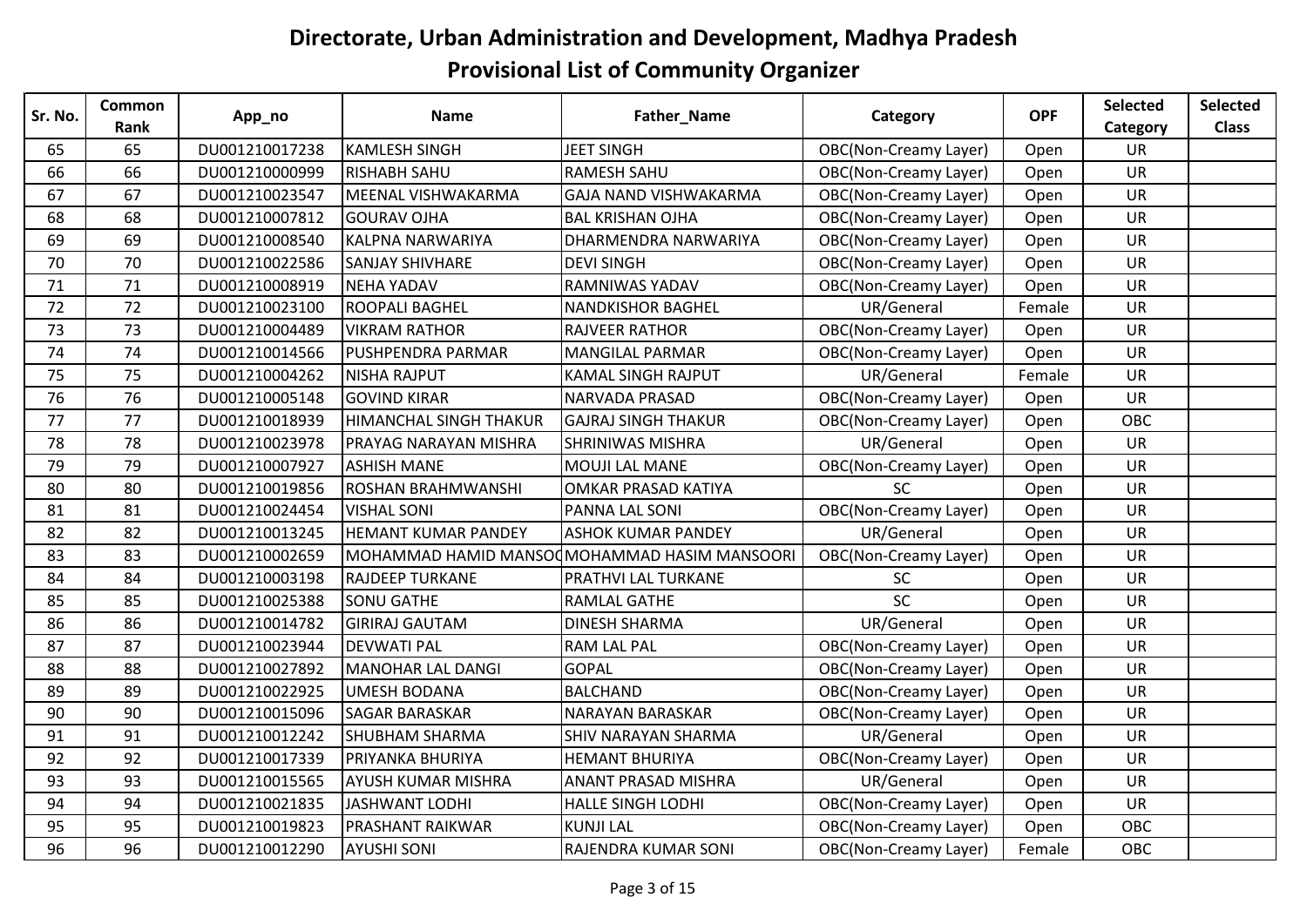| Sr. No. | Common | App_no         | <b>Name</b>                                   | Father_Name                     | Category                     | <b>OPF</b> | Selected   | <b>Selected</b> |
|---------|--------|----------------|-----------------------------------------------|---------------------------------|------------------------------|------------|------------|-----------------|
|         | Rank   |                |                                               |                                 |                              |            | Category   | <b>Class</b>    |
| 97      | 98     | DU001210009684 | <b>FIROJ KHAN</b>                             | <b>MEHARBAN KHAN</b>            | <b>OBC(Non-Creamy Layer)</b> | Open       | OBC        |                 |
| 98      | 99     | DU001210013238 | <b>ABHISHEK DANGI</b>                         | <b>HAJARI LAL DANGI</b>         | <b>OBC(Non-Creamy Layer)</b> | Open       | <b>OBC</b> |                 |
| 99      | 100    | DU001210015072 | <b>SACHIN BHALSE</b>                          | <b>BHAGEERATH</b>               | <b>SC</b>                    | Open       | SC         |                 |
| 100     | 101    | DU001210015235 | <b>RAHUL RAMDULARE</b>                        | <b>RAMDULARE PRAJAPATI</b>      | <b>OBC(Non-Creamy Layer)</b> | Open       | OBC        |                 |
| 101     | 103    | DU001210017322 | <b>DEVENDRA SINGH AHIRWAR</b>                 | <b>PRABHU LAL</b>               | <b>SC</b>                    | Open       | SC         |                 |
| 102     | 104    | DU001210015152 | <b>NITIN KARDATE</b>                          | <b>AMARSINGH KARDATE</b>        | <b>OBC(Non-Creamy Layer)</b> | Female     | OBC        |                 |
| 103     | 105    | DU001210011786 | <b>VIVEK RAJAK</b>                            | <b>UTTAM SINGH</b>              | <b>OBC(Non-Creamy Layer)</b> | Open       | OBC        |                 |
| 104     | 106    | DU001210019181 | <b>RUCHI NAYAK</b>                            | SIDDHANT AWASTHI                | UR/General                   | Female     | <b>UR</b>  |                 |
| 105     | 107    | DU001210012419 | <b>PRADEEP KUSHWAH</b>                        | <b>RAGHUVANSHI</b>              | <b>OBC(Non-Creamy Layer)</b> | Open       | <b>OBC</b> |                 |
| 106     | 108    | DU001210014914 | <b>VISHNU KUMAR MALVIYA</b>                   | POORAN SINGH MALVIYA            | <b>SC</b>                    | Open       | <b>SC</b>  |                 |
| 107     | 109    | DU001210016313 | <b>PARVEEN BHISTI</b>                         | <b>ISLAM BHISTI</b>             | <b>OBC(Non-Creamy Layer)</b> | Female     | OBC        |                 |
| 108     | 110    | DU001210027779 | <b>ABHAY KUMAR SHUKLA</b>                     | RAJ KUMAR SHUKLA                | UR-EWS                       | Open       | EWS        |                 |
| 109     | 111    | DU001210008656 | <b>DHARMENDRA DEHARIA</b>                     | SHOBHARAM                       | <b>SC</b>                    | Open       | SC         |                 |
| 110     | 112    | DU001210018952 | <b>SUMIT PATEL</b>                            | <b>NAND KUMAR PATEL</b>         | <b>OBC(Non-Creamy Layer)</b> | Open       | OBC        |                 |
| 111     | 113    | DU001210019668 | <b>DEVI SINGH</b>                             | <b>KANCHHEDI SINGH DANGI</b>    | <b>OBC(Non-Creamy Layer)</b> | Open       | OBC        |                 |
| 112     | 114    | DU001210015406 | <b>MITHLESH CHOURASIA</b>                     | <b>RAMESH CHOURASIA</b>         | <b>OBC(Non-Creamy Layer)</b> | Open       | OBC        |                 |
| 113     | 115    | DU001210026630 | LOKENDRA PRATAP SINGH PARBHARAT SINGH PARIHAR |                                 | UR-EWS                       | Open       | EWS        |                 |
| 114     | 116    | DU001210021361 | <b>VINEETA RAGHUWANSHI</b>                    | PRAHLAD RAGHUWANSHI             | UR/General                   | Female     | <b>UR</b>  |                 |
| 115     | 117    | DU001210010999 | <b>KULDEEP KUSHWAH</b>                        | <b>VISHAL SINGH KUSHWAH</b>     | <b>OBC(Non-Creamy Layer)</b> | Open       | OBC        |                 |
| 116     | 118    | DU001210007853 | <b>VIKASH KUMAR PATEL</b>                     | <b>VIJAY KUMAR PATEL</b>        | <b>OBC(Non-Creamy Layer)</b> | Open       | OBC        |                 |
| 117     | 120    | DU001210027755 | <b>ANSHUL GUPTA</b>                           | <b>KRISHN KUMAR GUPTA</b>       | UR/General                   | Female     | <b>UR</b>  |                 |
| 118     | 121    | DU001210025713 | <b>NEHA CHATURVEDI</b>                        | RAMBODH CHATURVEDI              | UR/General                   | Female     | <b>UR</b>  |                 |
| 119     | 122    | DU001210007495 | <b>WILSON SAI RAHANGDALE</b>                  | <b>BHEJANLAL RAHANGDALE</b>     | <b>OBC(Non-Creamy Layer)</b> | Open       | OBC        |                 |
| 120     | 123    | DU001210015694 | <b>SANDEEP TIWARI</b>                         | KAMATA PRASAD TIWARI            | UR-EWS                       | Open       | EWS        |                 |
| 121     | 125    | DU001210011021 | <b>RAHUL SAHU</b>                             | RAJENDRA SAHU                   | <b>OBC(Non-Creamy Layer)</b> | Open       | OBC        |                 |
| 122     | 126    | DU001210010948 | PRATYASHA RAGHUWANSHI                         | <b>MAHESH SINGH RAGHUWANSHI</b> | UR/General                   | Female     | <b>UR</b>  |                 |
| 123     | 127    | DU001210027299 | <b>BALA PRASAD</b>                            | <b>DHANSINGH</b>                | SC                           | Open       | SC         |                 |
| 124     | 128    | DU001210008385 | <b>AARTI OHARIYA</b>                          | <b>NOOR SINGH OHARIYA</b>       | <b>ST</b>                    | Female     | <b>ST</b>  |                 |
| 125     | 129    | DU001210000355 | <b>ANURAG VISHWAKARMA</b>                     | <b>DWARKA VISHWAKARMA</b>       | <b>OBC(Non-Creamy Layer)</b> | Open       | OBC        |                 |
| 126     | 130    | DU001210022470 | <b>VISHWASH KAURAV</b>                        | RAMDARSHAN KAURAV               | <b>OBC(Non-Creamy Layer)</b> | Open       | OBC        |                 |
| 127     | 132    | DU001210021338 | RAJESH KUMARI KSHTRIYA                        | <b>SURENDRA SINGH</b>           | UR/General                   | Female     | <b>UR</b>  |                 |
| 128     | 133    | DU001210004457 | <b>SHWETA SAHU</b>                            | <b>NARENDRA SAHU</b>            | <b>OBC(Non-Creamy Layer)</b> | Female     | OBC        |                 |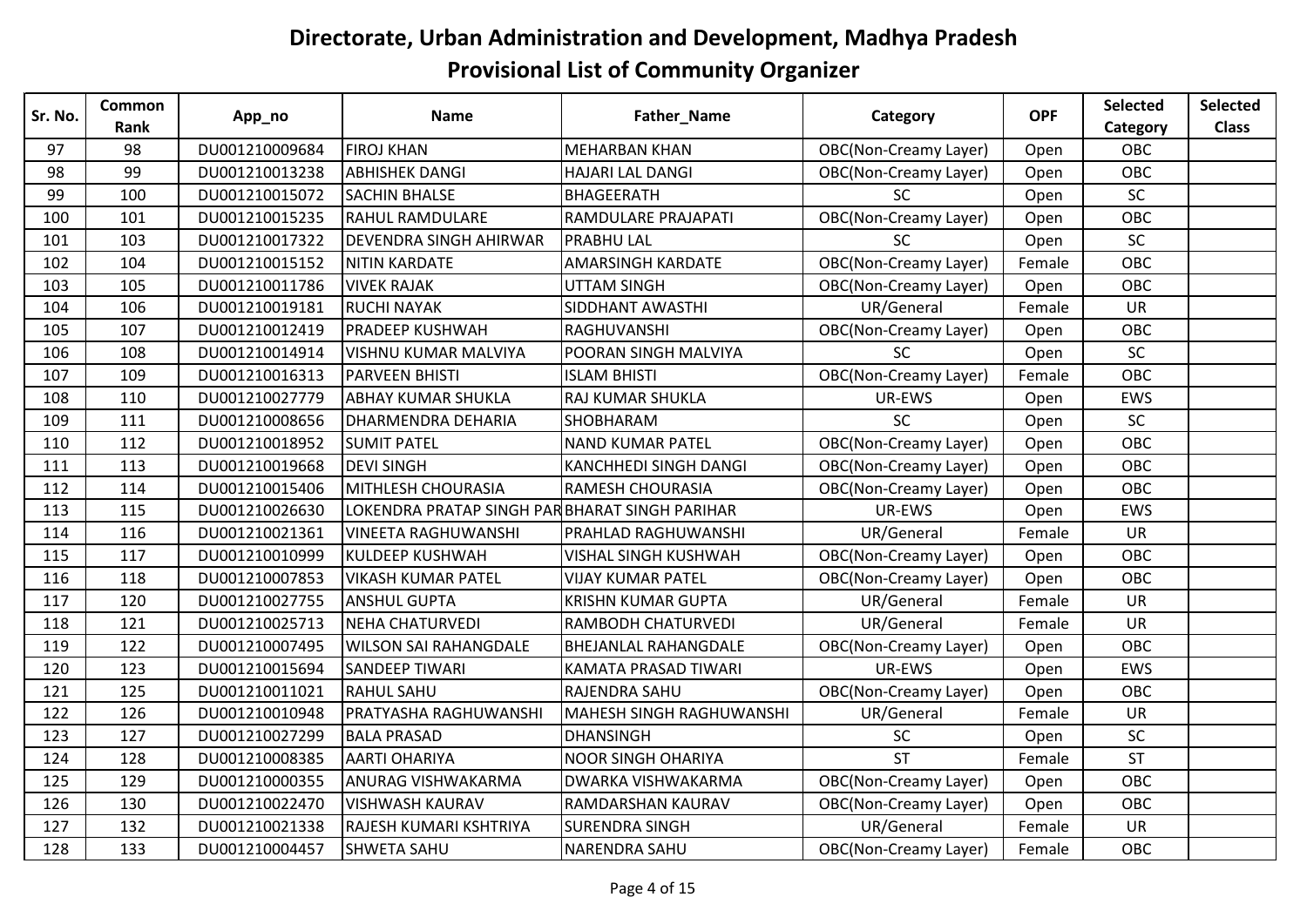| Sr. No.    | Common     | App_no                           | <b>Name</b>                                         | Father_Name                                             | Category                           | <b>OPF</b> | Selected         | <b>Selected</b> |
|------------|------------|----------------------------------|-----------------------------------------------------|---------------------------------------------------------|------------------------------------|------------|------------------|-----------------|
|            | Rank       |                                  |                                                     |                                                         |                                    |            | Category         | <b>Class</b>    |
| 129<br>130 | 134<br>135 | DU001210022396<br>DU001210015263 | CHANDAN KUMAR DEHARIYA<br><b>SHUBHANGI TAMRAKAR</b> | <b>DILEEP KUMAR DEHARIYA</b><br>DEVENDRA KUMAR TAMRAKAR | SC<br><b>OBC(Non-Creamy Layer)</b> | Open       | <b>SC</b><br>OBC |                 |
|            |            |                                  |                                                     |                                                         |                                    | Female     |                  |                 |
| 131        | 136        | DU001210019458                   | <b>AMIT MESHRAM</b>                                 | <b>BRAJLAL MESHRAM</b>                                  | OBC(Non-Creamy Layer)              | Open       | OBC              |                 |
| 132        | 137        | DU001210002763                   | <b>ATUL SHILPI</b>                                  | <b>UMASHANKAR SHILPI</b>                                | <b>SC</b>                          | Open       | <b>SC</b>        |                 |
| 133        | 138        | DU001210012448                   | HARPRASAD AHIRWAR                                   | RAM ASARE AHIRWAR                                       | <b>SC</b>                          | Open       | SC               |                 |
| 134        | 139        | DU001210009973                   | <b>LAXMI KANT PATEL</b>                             | <b>RAM PRAKASH PATEL</b>                                | <b>OBC(Non-Creamy Layer)</b>       | Open       | OBC              |                 |
| 135        | 140        | DU001210014929                   | RAJENDRA PARMAR                                     | <b>NANDULAL PARMAR</b>                                  | <b>SC</b>                          | Open       | SC               |                 |
| 136        | 141        | DU001210006576                   | <b>BHIMRAW BANSOD</b>                               | <b>LAXMAN BANSOD</b>                                    | SC                                 | Open       | SC               |                 |
| 137        | 142        | DU001210022644                   | <b>SHAILENDRA SINGH PANDRE</b>                      | <b>PHOOL SINGH PANDRE</b>                               | <b>ST</b>                          | Open       | <b>ST</b>        |                 |
| 138        | 143        | DU001210020672                   | <b>ANUP SHRIVASTAVA</b>                             | <b>VINAY SHRIVASTAVA</b>                                | UR-EWS                             | Open       | EWS              |                 |
| 139        | 144        | DU001210018940                   | <b>MUKESH</b>                                       | <b>HIRALAL</b>                                          | <b>OBC(Non-Creamy Layer)</b>       | Open       | OBC              |                 |
| 140        | 145        | DU001210021480                   | RAKSHA BHAGAT                                       | AKHILESH KUMAR BHAGAT                                   | <b>OBC(Non-Creamy Layer)</b>       | Female     | OBC              |                 |
| 141        | 146        | DU001210015178                   | <b>VIVEK SHRIVASTAVA</b>                            | <b>SURESH SHRIVASTAVA</b>                               | UR-EWS                             | Open       | EWS              |                 |
| 142        | 147        | DU001210022062                   | RAGHUWENDRA KUMAR JANG SURENDRA KUMAR JANGHELA      |                                                         | <b>OBC(Non-Creamy Layer)</b>       | Open       | OBC              |                 |
| 143        | 148        | DU001210005969                   | <b>SURESH DANGI</b>                                 | <b>KANHAIYALAL DANGI</b>                                | <b>OBC(Non-Creamy Layer)</b>       | Open       | OBC              |                 |
| 144        | 150        | DU001210006958                   | <b>AJAY KUMAR</b>                                   | <b>SURENDRA GOUR</b>                                    | <b>OBC(Non-Creamy Layer)</b>       | Open       | OBC              |                 |
| 145        | 151        | DU001210000606                   | <b>DEVRAJ VAISHYA</b>                               | LALTA PRASAD VAISHYA                                    | <b>OBC(Non-Creamy Layer)</b>       | Open       | OBC              |                 |
| 146        | 152        | DU001210009239                   | <b>SUBHASH CHARPOTA</b>                             | <b>MANGI LAL CHARPOTA</b>                               | <b>ST</b>                          | Open       | <b>ST</b>        |                 |
| 147        | 153        | DU001210021706                   | <b>VIPIN KUMAR</b>                                  | <b>GANGARAM</b>                                         | SC                                 | Open       | SC               |                 |
| 148        | 154        | DU001210003159                   | <b>SHRIKANT SINGH THAKUR</b>                        | <b>AMAR SINGH THAKUR</b>                                | <b>OBC(Non-Creamy Layer)</b>       | Open       | OBC              |                 |
| 149        | 156        | DU001210013650                   | <b>AJIT SINGH THAKUR</b>                            | <b>AJAB SINGH THAKUR</b>                                | <b>OBC(Non-Creamy Layer)</b>       | Open       | OBC              |                 |
| 150        | 157        | DU001210021587                   | <b>RAVI KUMAR PATEL</b>                             | <b>RAM ROOP PATEL</b>                                   | <b>OBC(Non-Creamy Layer)</b>       | Open       | OBC              |                 |
| 151        | 158        | DU001210020693                   | <b>SUMIT KUMAR</b>                                  | TIRJUN SINGH                                            | <b>ST</b>                          | Open       | <b>ST</b>        |                 |
| 152        | 159        | DU001210005734                   | <b>GOVIND SUNKAR</b>                                | <b>RAJKUMAR</b>                                         | SC                                 | Open       | SC               |                 |
| 153        | 160        | DU001210019648                   | <b>RANI RAJPUT</b>                                  | <b>MAHAVAL SINGH RAJPUT</b>                             | UR/General                         | Female     | <b>UR</b>        |                 |
| 154        | 161        | DU001210010245                   | SANGEETA                                            | CHANDRASHEKHAR                                          | SC                                 | Female     | SC               |                 |
| 155        | 162        | DU001210019639                   | <b>JITENDRA BARIBA</b>                              | <b>KANHAIYA BARIBA</b>                                  | <b>ST</b>                          | Open       | <b>ST</b>        | PWD-OH          |
| 156        | 163        | DU001210008708                   | <b>DIPIKA</b>                                       | BHAIYALAL                                               | <b>ST</b>                          | Female     | <b>ST</b>        |                 |
| 157        | 164        | DU001210021467                   | <b>NEHA JAIN</b>                                    | <b>DINESH JAIN</b>                                      | UR/General                         | Female     | <b>UR</b>        |                 |
| 158        | 165        | DU001210023750                   | <b>SHUBHAM KUMAR SHUKLA</b>                         | <b>RAM SUSHIL SHUKLA</b>                                | UR-EWS                             | Open       | EWS              |                 |
| 159        | 166        | DU001210010819                   | <b>RAHUL CHOUHAN</b>                                | <b>RANJEET SINGH CHOUHAN</b>                            | <b>ST</b>                          | Open       | <b>ST</b>        |                 |
| 160        | 167        | DU001210009723                   | <b>GOURAV KUMAR UIKEY</b>                           | <b>SHIVNARAYAN UIKEY</b>                                | <b>ST</b>                          | Open       | <b>ST</b>        |                 |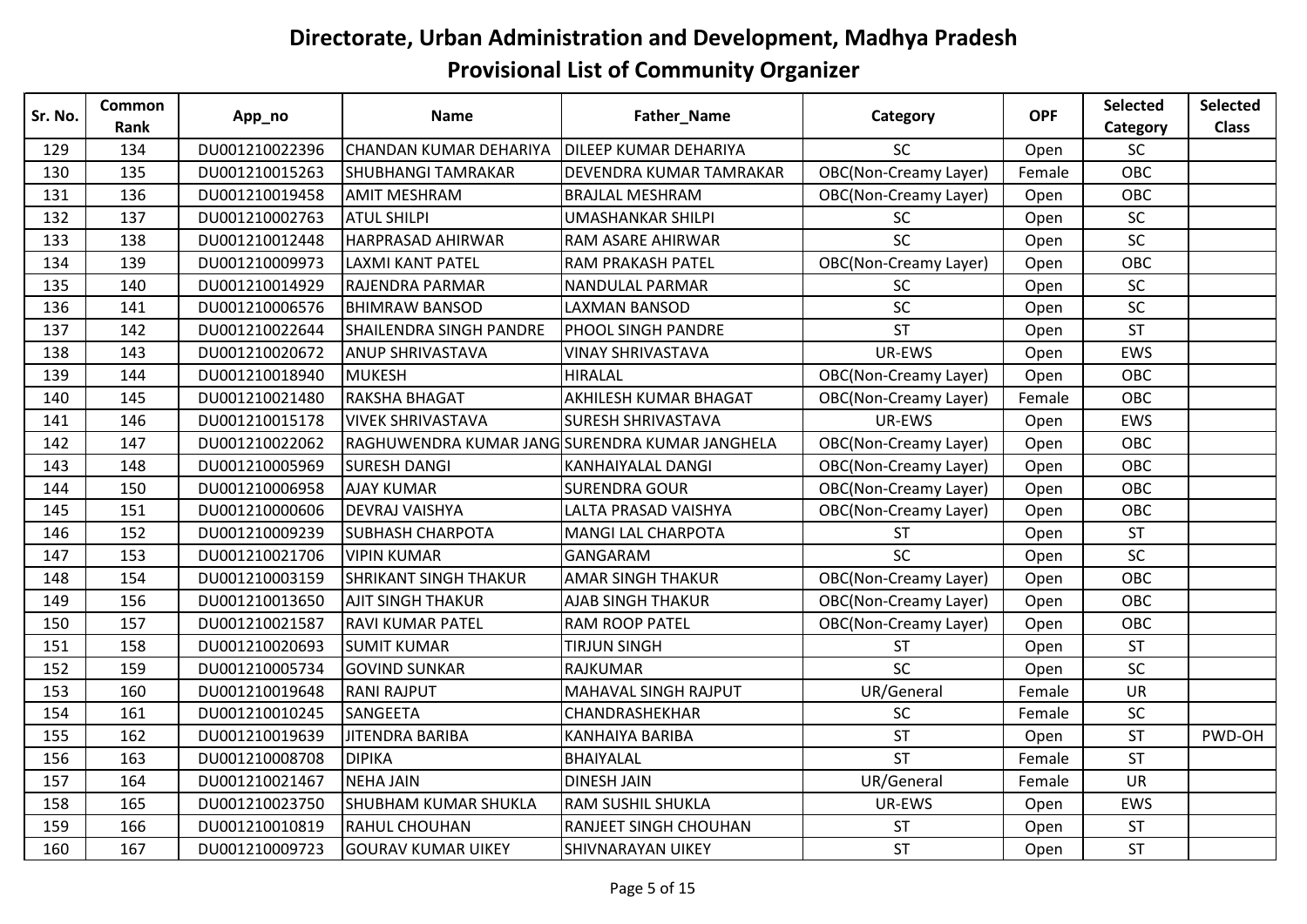| Sr. No. | <b>Common</b> | App_no         | <b>Name</b>                 | Father_Name                   | Category                     | <b>OPF</b> | Selected  | <b>Selected</b> |
|---------|---------------|----------------|-----------------------------|-------------------------------|------------------------------|------------|-----------|-----------------|
|         | Rank          |                |                             |                               |                              |            | Category  | <b>Class</b>    |
| 161     | 168           | DU001210018619 | RAJENDRA KUSHWAH            | <b>RAM SWAROOP</b>            | <b>OBC(Non-Creamy Layer)</b> | Open       | OBC       |                 |
| 162     | 169           | DU001210025857 | <b>SONAM GUPTA</b>          | <b>MANSHA RAM GUPTA</b>       | UR/General                   | Female     | <b>UR</b> |                 |
| 163     | 171           | DU001210022880 | <b>AYUSH ATRE</b>           | <b>MANOJ ATRE</b>             | UR-EWS                       | Open       | EWS       |                 |
| 164     | 172           | DU001210000499 | <b>OMSHAHIRAM TIWARI</b>    | <b>UMASHANKAR TIWARI</b>      | UR-EWS                       | Open       | EWS       |                 |
| 165     | 174           | DU001210021224 | <b>SARANSH JAIN</b>         | <b>NARENDRA JAIN</b>          | UR-EWS                       | Open       | EWS       |                 |
| 166     | 176           | DU001210013092 | <b>RAVI YADAV</b>           | PAPPU YADAV                   | <b>OBC(Non-Creamy Layer)</b> | Open       | OBC       |                 |
| 167     | 177           | DU001210007976 | <b>DURGESH DASONDHI</b>     | <b>KAMAL</b>                  | <b>OBC(Non-Creamy Layer)</b> | Open       | OBC       |                 |
| 168     | 178           | DU001210014397 | YOGENDRA BOBDE              | <b>SUDAMA BOBDE</b>           | <b>OBC(Non-Creamy Layer)</b> | Open       | OBC       |                 |
| 169     | 179           | DU001210008323 | <b>SHIVIKA KHARE</b>        | <b>GP KHARE</b>               | UR/General                   | Female     | <b>UR</b> |                 |
| 170     | 180           | DU001210015262 | SHIVANI AGRAWAL             | NARENDRA AGRAWAL              | UR/General                   | Female     | <b>UR</b> |                 |
| 171     | 181           | DU001210000747 | <b>SHALU SAHU</b>           | <b>MANEESH KUMAR SAHU</b>     | <b>OBC(Non-Creamy Layer)</b> | Female     | OBC       |                 |
| 172     | 182           | DU001210003171 | <b>DHANVEER SAHU</b>        | <b>BABOO LAL</b>              | <b>OBC(Non-Creamy Layer)</b> | Open       | OBC       |                 |
| 173     | 183           | DU001210021801 | YASHRAJ SINGH               | PRATAP BHANU SINGH            | UR-EWS                       | Open       | EWS       |                 |
| 174     | 184           | DU001210000329 | YOGESH KUMAR SOLANKI        | <b>HUKUM SINGH SOLANKI</b>    | <b>OBC(Non-Creamy Layer)</b> | Open       | OBC       |                 |
| 175     | 185           | DU001210002999 | YOGESH SAHU                 | PREM NARAYAN SAHU             | <b>OBC(Non-Creamy Layer)</b> | Open       | OBC       |                 |
| 176     | 186           | DU001210021050 | VATSAL RANJAN KASERA        | <b>VIJAY KUMAR KASERA</b>     | <b>OBC(Non-Creamy Layer)</b> | Open       | OBC       |                 |
| 177     | 187           | DU001210018008 | <b>GOVIND WASKEL</b>        | <b>MANDIYA WASKEL</b>         | <b>ST</b>                    | Open       | <b>ST</b> |                 |
| 178     | 188           | DU001210004249 | <b>SIKESH KUMAR</b>         | <b>SEETA RAM</b>              | SC                           | Open       | <b>SC</b> |                 |
| 179     | 189           | DU001210006845 | <b>RAKESH MAITHIL</b>       | <b>MATHURA PRASAD MAITHIL</b> | <b>OBC(Non-Creamy Layer)</b> | Open       | OBC       |                 |
| 180     | 190           | DU001210005664 | <b>MANISHA JAIN</b>         | PAWAN KUMAR JAIN              | UR/General                   | Female     | UR        |                 |
| 181     | 191           | DU001210002807 | <b>VIKAS BUNDELA</b>        | TOTARAM BUNDELA               | <b>ST</b>                    | Open       | <b>ST</b> |                 |
| 182     | 192           | DU001210011030 | PURNIMA RATHOD              | <b>KESHARE SINGH RATHOD</b>   | <b>OBC(Non-Creamy Layer)</b> | Female     | OBC       |                 |
| 183     | 193           | DU001210009255 | <b>DEEPAK KUMAR YADAV</b>   | <b>RAM PHAL YADAV</b>         | <b>OBC(Non-Creamy Layer)</b> | Open       | OBC       |                 |
| 184     | 194           | DU001210003691 | JITENDRA SINGH NAGAR        | <b>RUSTAM SINGH NAGAR</b>     | SC                           | Open       | SC        |                 |
| 185     | 195           | DU001210020149 | <b>KHUSHBOO LODWAL</b>      | KAILASH CHANDRA LODWAL        | SC                           | Female     | SC        |                 |
| 186     | 196           | DU001210015450 | SATYBAN SINGH GURJAR        | <b>KALYAN SINGH GURJAR</b>    | <b>OBC(Non-Creamy Layer)</b> | Open       | OBC       |                 |
| 187     | 197           | DU001210006916 | <b>LAXMAN SINGH PATEL</b>   | <b>JANKI PRASAD PATEL</b>     | <b>OBC(Non-Creamy Layer)</b> | Open       | OBC       |                 |
| 188     | 198           | DU001210008144 | <b>ABHAY SINGH PATEL</b>    | <b>HEMAN DAS PATEL</b>        | OBC(Non-Creamy Layer)        | Open       | OBC       |                 |
| 189     | 199           | DU001210005964 | <b>DEVENDRA SINGH YADAV</b> | <b>GAJRAM SINGH YADAV</b>     | <b>OBC(Non-Creamy Layer)</b> | Open       | OBC       |                 |
| 190     | 200           | DU001210006417 | <b>RAKESH YADAV</b>         | <b>BADRI LAL</b>              | <b>OBC(Non-Creamy Layer)</b> | Open       | OBC       |                 |
| 191     | 202           | DU001210024159 | <b>JAGDISH PARMAR</b>       | RAMESH CHANDRA PARMAR         | <b>SC</b>                    | Open       | SC        |                 |
| 192     | 203           | DU001210010765 | <b>ARVIND MEWADA</b>        | <b>SHIV NARAYAN MEWADA</b>    | <b>OBC(Non-Creamy Layer)</b> | Open       | OBC       |                 |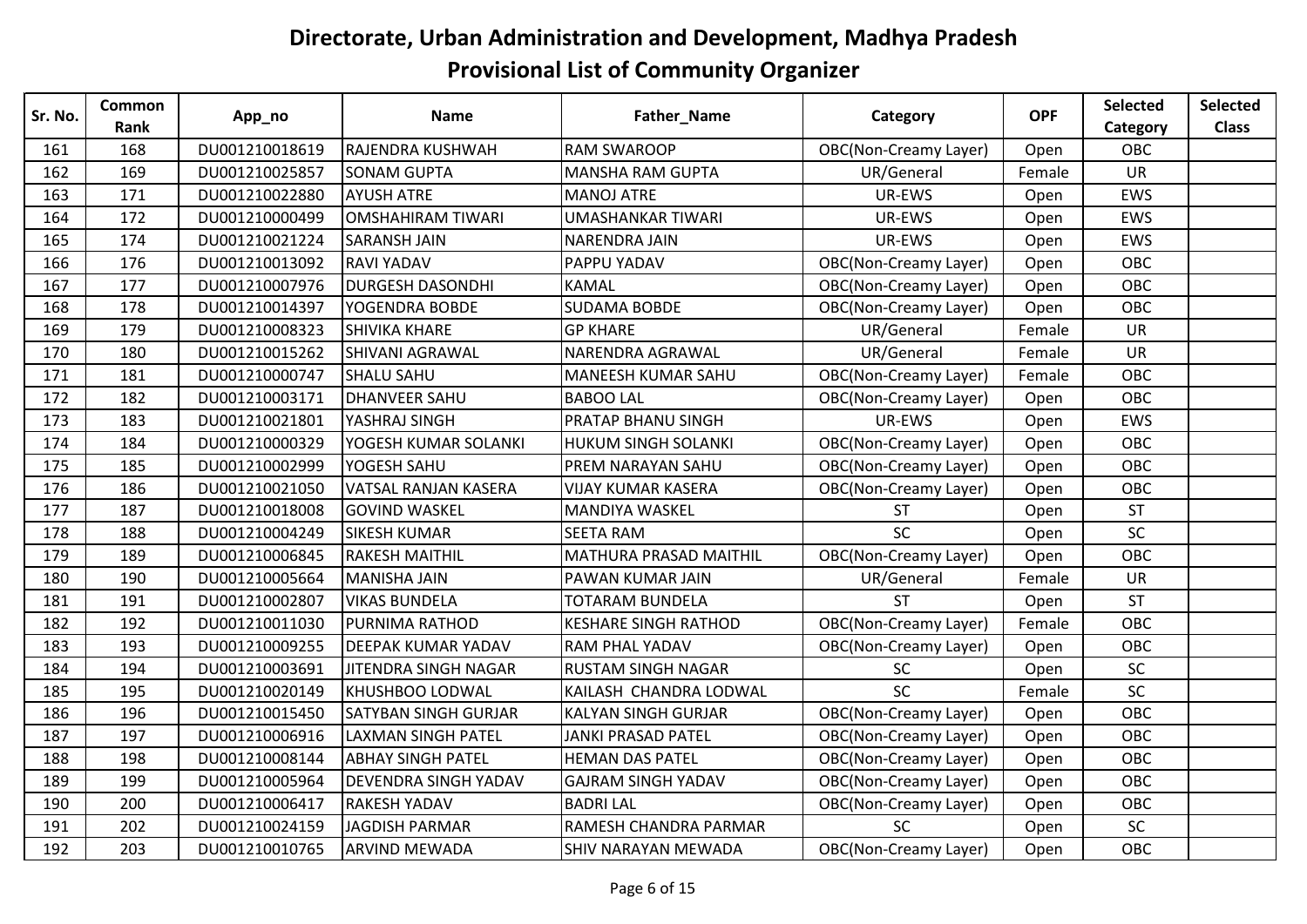| Sr. No. | <b>Common</b> | App_no         | <b>Name</b>               | Father_Name                 | Category                     | <b>OPF</b> | Selected  | <b>Selected</b> |
|---------|---------------|----------------|---------------------------|-----------------------------|------------------------------|------------|-----------|-----------------|
|         | Rank          |                |                           |                             |                              |            | Category  | <b>Class</b>    |
| 193     | 204           | DU001210002493 | <b>ANUPAMA PRAKASH</b>    | <b>HAJARILAL</b>            | <b>OBC(Non-Creamy Layer)</b> | Female     | OBC       |                 |
| 194     | 206           | DU001210003092 | <b>BHUVANESH DHURVE</b>   | <b>MANOHAR DHURVE</b>       | <b>ST</b>                    | Open       | <b>ST</b> |                 |
| 195     | 208           | DU001210002267 | <b>RAJBHAN TIWARI</b>     | RAGHUWAR SHARAN TIWARI      | UR-EWS                       | Open       | EWS       |                 |
| 196     | 209           | DU001210009566 | <b>KUNDAN SAVLE</b>       | <b>KAILASH SAVLE</b>        | SC                           | Open       | SC        |                 |
| 197     | 210           | DU001210016952 | <b>NEERAJ NIGAM</b>       | LAXMAN PRASAD NIGAM         | SC                           | Open       | SC        |                 |
| 198     | 211           | DU001210014959 | RAJLAKSHMI TIWARI         | <b>LALJI TIWARI</b>         | UR/General                   | Female     | <b>UR</b> |                 |
| 199     | 212           | DU001210021412 | DARSHANA MANDLOI          | PRAVEEN MANDLOI             | UR/General                   | Female     | <b>UR</b> |                 |
| 200     | 214           | DU001210027435 | <b>RAJESH SAHU</b>        | <b>RAJ KARAN SAHU</b>       | <b>OBC(Non-Creamy Layer)</b> | Open       | OBC       |                 |
| 201     | 215           | DU001210025051 | RAVIKANT SHUKLA           | CHANDRIKA PRASAD SHUKLA     | UR-EWS                       | Open       | EWS       |                 |
| 202     | 216           | DU001210010730 | <b>VIVEK SINGH THAKUR</b> | <b>REVAN SINGH THAKUR</b>   | <b>OBC(Non-Creamy Layer)</b> | Open       | OBC       |                 |
| 203     | 217           | DU001210013955 | <b>RAKESH KUSHWAH</b>     | <b>HARICHARAN KUSHWAH</b>   | OBC(Non-Creamy Layer)        | Open       | OBC       |                 |
| 204     | 218           | DU001210027928 | <b>ABHISHEK SAHU</b>      | <b>MADAN KUMAR SAHU</b>     | <b>OBC(Non-Creamy Layer)</b> | Open       | OBC       | PWD-OH          |
| 205     | 219           | DU001210019313 | <b>SAEED MANSOORI</b>     | <b>MO LATIF MANSOORI</b>    | <b>OBC(Non-Creamy Layer)</b> | Open       | OBC       |                 |
| 206     | 220           | DU001210015242 | <b>DINESH KUMAR</b>       | <b>BADRI PRASAD</b>         | <b>SC</b>                    | Open       | SC        |                 |
| 207     | 221           | DU001210011556 | <b>SOURABH MANIYA</b>     | PURANLAL MANIYA             | <b>OBC(Non-Creamy Layer)</b> | Open       | OBC       |                 |
| 208     | 223           | DU001210005376 | <b>ABHISHEK PATEL</b>     | <b>GANESH PRASAD PATEL</b>  | <b>OBC(Non-Creamy Layer)</b> | Open       | OBC       |                 |
| 209     | 224           | DU001210000955 | <b>MAHENDRA PATLE</b>     | <b>GUSAI LAL PATLE</b>      | <b>OBC(Non-Creamy Layer)</b> | Open       | OBC       |                 |
| 210     | 225           | DU001210009307 | <b>GANESHRAM BATHAM</b>   | <b>RAMSEVAK BATHAM</b>      | OBC(Non-Creamy Layer)        | Open       | OBC       |                 |
| 211     | 226           | DU001210005380 | <b>DIVYA SONI</b>         | <b>SATYENDRA KUMAR SONI</b> | <b>OBC(Non-Creamy Layer)</b> | Female     | OBC       |                 |
| 212     | 229           | DU001210019721 | <b>CHARULATA THAKUR</b>   | <b>BHIKAM SINGH THAKUR</b>  | <b>OBC(Non-Creamy Layer)</b> | Female     | OBC       |                 |
| 213     | 230           | DU001210003256 | <b>VAIBHAV GOND</b>       | JEEVAN LAL GOND             | <b>ST</b>                    | Open       | <b>ST</b> |                 |
| 214     | 231           | DU001210013448 | <b>ROSHNI PATHAK</b>      | <b>DWARKA PRASAD</b>        | UR-EWS                       | Female     | <b>UR</b> |                 |
| 215     | 232           | DU001210005477 | DEVENDRA VISHWKARMA       | LAKHAN LAL VISHWAKARMA      | <b>OBC(Non-Creamy Layer)</b> | Open       | OBC       |                 |
| 216     | 233           | DU001210018864 | <b>RAVI RAWAT</b>         | <b>SAY SINGH RAWAT</b>      | <b>ST</b>                    | Open       | <b>ST</b> |                 |
| 217     | 234           | DU001210013686 | <b>GOVIND DAHERIYA</b>    | LEKHRAM DAHERIYA            | <b>SC</b>                    | Open       | <b>SC</b> |                 |
| 218     | 235           | DU001210022220 | <b>TARUN NAMDEO</b>       | <b>BHARAT LAL NAMDEO</b>    | <b>OBC(Non-Creamy Layer)</b> | Open       | OBC       |                 |
| 219     | 236           | DU001210021393 | <b>NARSINGH DAWAR</b>     | <b>RAMESH DAWAR</b>         | <b>ST</b>                    | Open       | <b>ST</b> |                 |
| 220     | 237           | DU001210022973 | <b>LAXMI SHARMA</b>       | <b>GOVERDHAN SHARMA</b>     | UR-EWS                       | Female     | <b>UR</b> |                 |
| 221     | 238           | DU001210023173 | YAMINI RAJAK              | <b>NEERAJ PURI</b>          | <b>OBC(Non-Creamy Layer)</b> | Female     | OBC       |                 |
| 222     | 239           | DU001210008298 | <b>SNEHA SINGHAL</b>      | <b>PRADEEP SINGHAL</b>      | UR/General                   | Female     | <b>UR</b> |                 |
| 223     | 240           | DU001210027478 | <b>BALVEER KUSHWAH</b>    | <b>JHAMMAN SINGH</b>        | <b>OBC(Non-Creamy Layer)</b> | Open       | OBC       |                 |
| 224     | 241           | DU001210009646 | <b>APOORVA GUPTA</b>      | <b>KAMLESH GUPTA</b>        | UR/General                   | Female     | <b>UR</b> |                 |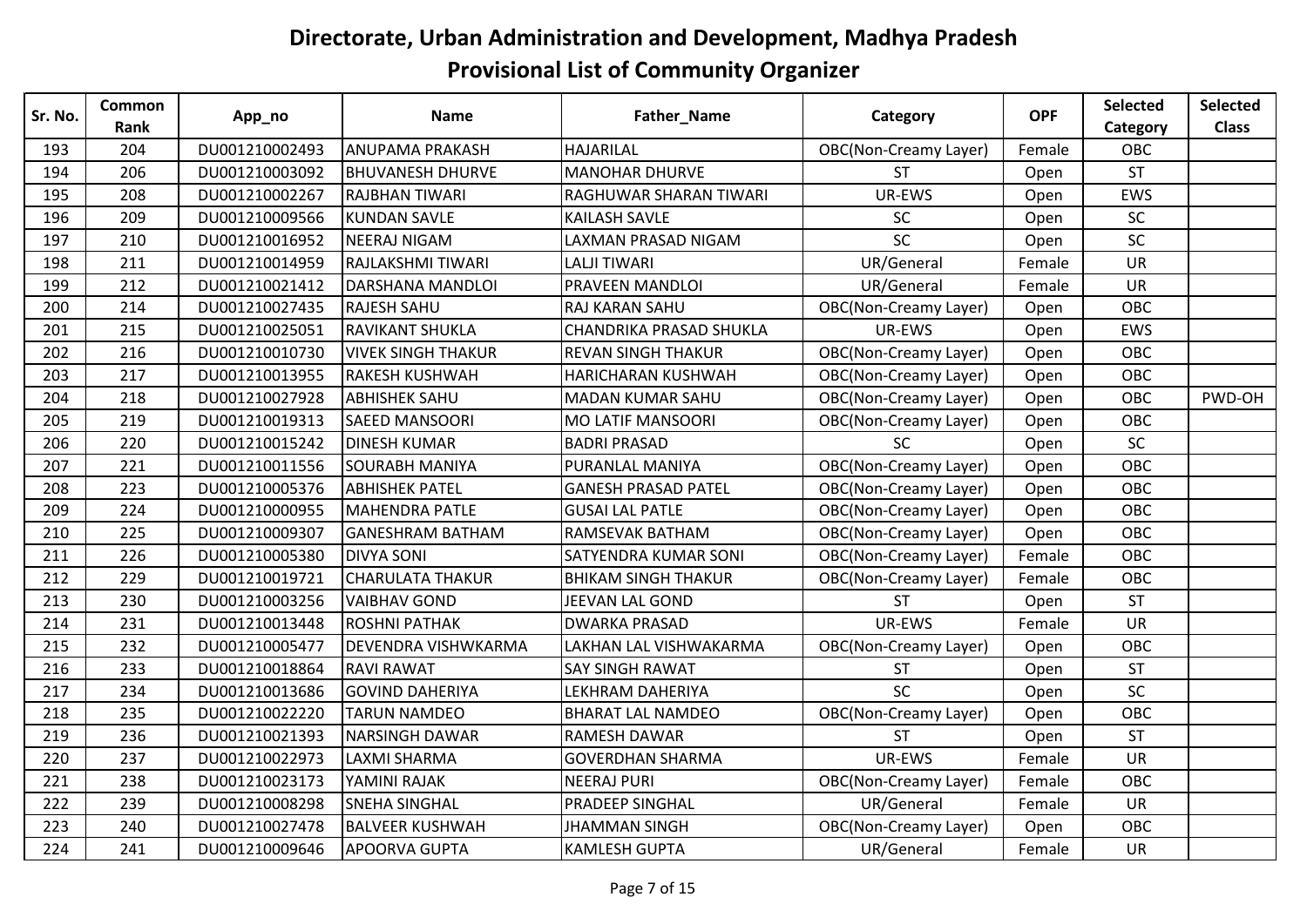| Sr. No. | Common | App_no         | <b>Name</b>               | Father_Name                  | Category                     | <b>OPF</b> | Selected   | <b>Selected</b> |
|---------|--------|----------------|---------------------------|------------------------------|------------------------------|------------|------------|-----------------|
|         | Rank   |                |                           |                              |                              |            | Category   | <b>Class</b>    |
| 225     | 242    | DU001210011362 | <b>ROHIT SAHU</b>         | <b>RAM PRASAD SAHU</b>       | <b>OBC(Non-Creamy Layer)</b> | Open       | OBC        |                 |
| 226     | 243    | DU001210021182 | <b>AAKANSHA MEENA</b>     | <b>BALMUKUND MEENA</b>       | <b>OBC(Non-Creamy Layer)</b> | Female     | <b>OBC</b> |                 |
| 227     | 244    | DU001210025560 | <b>SOUMYA CHOUBEY</b>     | <b>SURESH KUMAR CHOUBEY</b>  | UR/General                   | Female     | <b>UR</b>  |                 |
| 228     | 245    | DU001210004667 | <b>RANI SEN</b>           | <b>RAMESH SEN</b>            | <b>OBC(Non-Creamy Layer)</b> | Female     | OBC        |                 |
| 229     | 246    | DU001210017923 | <b>RAJNI KAROLEY</b>      | <b>SHANKER RAO KAROLEY</b>   | <b>OBC(Non-Creamy Layer)</b> | Female     | OBC        |                 |
| 230     | 247    | DU001210023370 | PRINCI NAMDEO             | <b>BASANT KUMAR NAMDEO</b>   | <b>OBC(Non-Creamy Layer)</b> | Female     | OBC        |                 |
| 231     | 248    | DU001210021847 | <b>AKSHAY CHOUDHARY</b>   | LAXMICHAND CHOUDHARY         | OBC(Non-Creamy Layer)        | Open       | OBC        |                 |
| 232     | 249    | DU001210007742 | VANDNA KACHHWAHA          | <b>NAND KISHOR KACHHWAHA</b> | <b>OBC(Non-Creamy Layer)</b> | Female     | <b>OBC</b> |                 |
| 233     | 250    | DU001210010004 | <b>MAYUR BHUTE</b>        | <b>ASHOK BHUTE</b>           | <b>OBC(Non-Creamy Layer)</b> | Open       | OBC        |                 |
| 234     | 251    | DU001210005670 | <b>SHIVANSH DWIVEDI</b>   | YOGENDRA PRASAD DWIVEDI      | UR-EWS                       | Open       | <b>EWS</b> |                 |
| 235     | 252    | DU001210011133 | <b>DEEPAK RATHORE</b>     | <b>KAMAL SINGH</b>           | <b>OBC(Non-Creamy Layer)</b> | Open       | OBC        |                 |
| 236     | 253    | DU001210027028 | <b>NEETESH BANJARA</b>    | <b>KAMAL SINGH BANJARA</b>   | OBC(Non-Creamy Layer)        | Open       | OBC        |                 |
| 237     | 254    | DU001210020976 | MAHENDRA KUMAR KIRAR      | <b>BALMUKAND KIRAR</b>       | <b>OBC(Non-Creamy Layer)</b> | Open       | OBC        |                 |
| 238     | 255    | DU001210014941 | <b>JYOTI TIWARI</b>       | RAJENDRA PRASAD              | UR/General                   | Female     | <b>UR</b>  |                 |
| 239     | 256    | DU001210015239 | <b>SHARMILA GANGLE</b>    | <b>NATTHU JEE GANGLE</b>     | SC                           | Female     | SC         |                 |
| 240     | 257    | DU001210009683 | <b>MOHAMMAD IMRAN</b>     | <b>HAFIZ JABIR HUSSAIN</b>   | <b>OBC(Non-Creamy Layer)</b> | Open       | OBC        |                 |
| 241     | 258    | DU001210000576 | <b>ADITYA YADAV</b>       | <b>LAXMAN YADAV</b>          | <b>OBC(Non-Creamy Layer)</b> | Open       | <b>OBC</b> |                 |
| 242     | 259    | DU001210005027 | PREETI KAURAV             | PRAHLAD SINGH KAURAV         | <b>OBC(Non-Creamy Layer)</b> | Female     | OBC        |                 |
| 243     | 260    | DU001210026649 | <b>GIRISH GOKHALE</b>     | RAMCHANDRA GOKHALE           | <b>SC</b>                    | Open       | <b>SC</b>  |                 |
| 244     | 261    | DU001210001539 | <b>SANDEEP MALVIYA</b>    | V S MALVIYA                  | SC                           | Open       | SC         |                 |
| 245     | 262    | DU001210001150 | UPENDRA KUMAR RAJAK       | <b>CHHUTTAN LAL RAJAK</b>    | <b>OBC(Non-Creamy Layer)</b> | Open       | OBC        |                 |
| 246     | 263    | DU001210016586 | JYOTSHNA CHOUHAN          | <b>SHAMBHU CHOUHAN</b>       | <b>SC</b>                    | Female     | <b>SC</b>  |                 |
| 247     | 264    | DU001210011076 | RAMSAKHI VISHWAKARMA      | <b>BHAGWANDAS</b>            | <b>OBC(Non-Creamy Layer)</b> | Female     | OBC        |                 |
| 248     | 265    | DU001210004456 | <b>ASHISH KUMAR JHA</b>   | <b>SUMAN KUMAR JHA</b>       | <b>OBC(Non-Creamy Layer)</b> | Open       | OBC        |                 |
| 249     | 266    | DU001210017883 | PANKAJ JONJAR             | <b>MAHESH RAO JONJAR</b>     | <b>OBC(Non-Creamy Layer)</b> | Open       | <b>OBC</b> |                 |
| 250     | 267    | DU001210000493 | UMASHANKAR JAYSWAL        | MISHRI LAL JAYSWAL           | OBC(Non-Creamy Layer)        | Open       | OBC        |                 |
| 251     | 269    | DU001210013785 | <b>SHEELA DANGI</b>       | <b>MANGI LAL</b>             | <b>OBC(Non-Creamy Layer)</b> | Female     | OBC        |                 |
| 252     | 270    | DU001210020462 | <b>VANSHAROOP VARMA</b>   | RAMBAHORI VARMA              | <b>SC</b>                    | Open       | <b>SC</b>  |                 |
| 253     | 271    | DU001210021149 | <b>RAMESH KUMAR PATEL</b> | <b>BINDU PATEL</b>           | <b>OBC(Non-Creamy Layer)</b> | Open       | OBC        |                 |
| 254     | 272    | DU001210021712 | <b>URMILA RAWAT</b>       | <b>MOHAN SINGH RAWAT</b>     | <b>ST</b>                    | Female     | <b>ST</b>  |                 |
| 255     | 273    | DU001210007423 | <b>NISHA PATEL</b>        | <b>HEMRAJ PATEL</b>          | <b>OBC(Non-Creamy Layer)</b> | Female     | OBC        |                 |
| 256     | 274    | DU001210002254 | <b>BASANT SAMELE</b>      | <b>VARUN SAMELE</b>          | UR-EWS                       | Open       | EWS        |                 |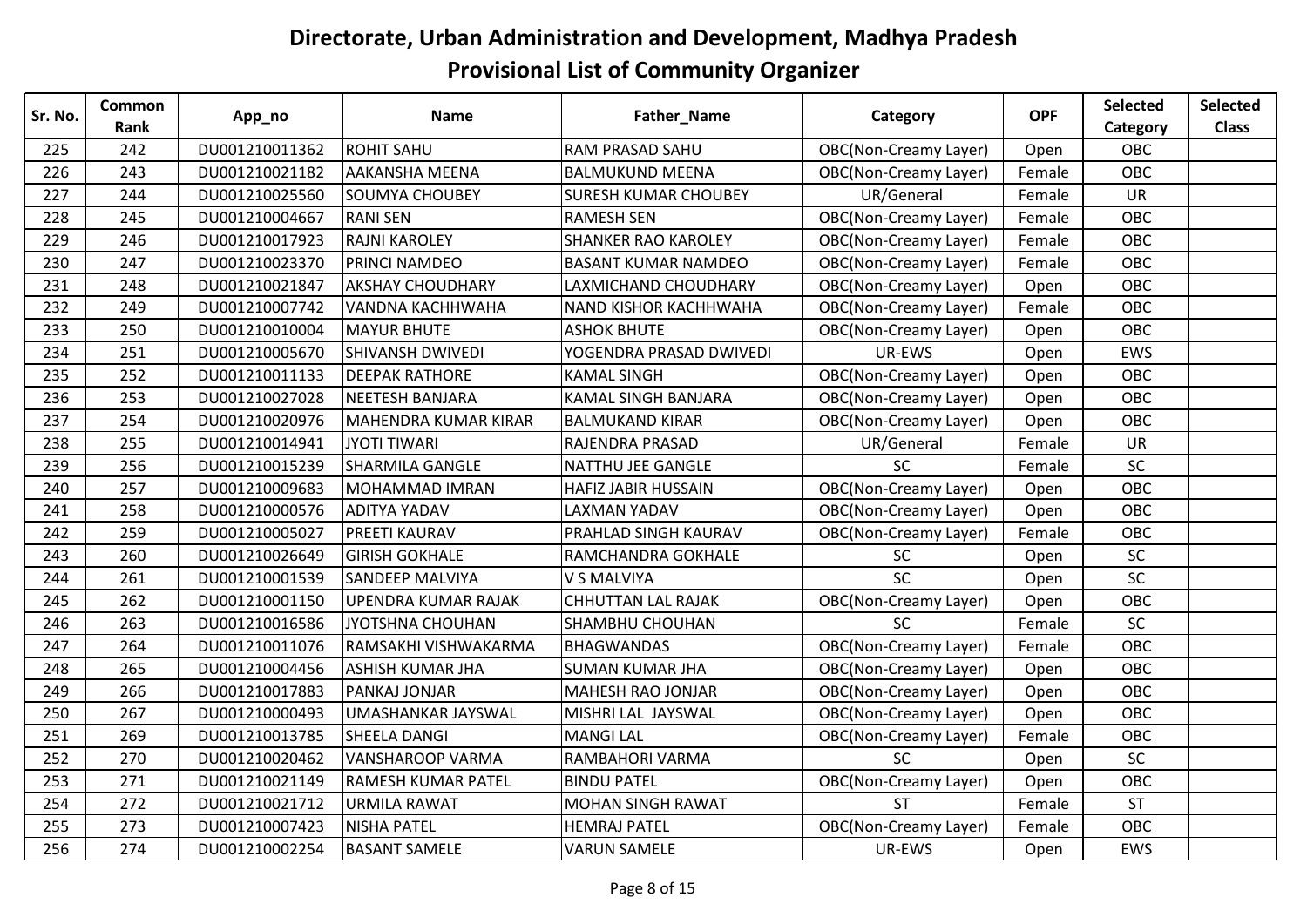| Sr. No. | Common | App_no         | <b>Name</b>                     | Father_Name                   | Category                     | <b>OPF</b> | Selected   | <b>Selected</b> |
|---------|--------|----------------|---------------------------------|-------------------------------|------------------------------|------------|------------|-----------------|
|         | Rank   |                |                                 |                               |                              |            | Category   | <b>Class</b>    |
| 257     | 275    | DU001210004809 | <b>SHUBHI BHADORIYA</b>         | SATYAPAL SINGH BHADORIYA      | UR/General                   | Female     | <b>UR</b>  |                 |
| 258     | 276    | DU001210027295 | <b>BRIJESH KUMAR CHATURVEDI</b> | JAGDISH PRASAD CHATURVEDI     | UR-EWS                       | Open       | EWS        |                 |
| 259     | 277    | DU001210005179 | <b>ASUTOSH DUBEY</b>            | <b>VIJAY KUMAR DUBEY</b>      | UR-EWS                       | Open       | EWS        |                 |
| 260     | 278    | DU001210022652 | <b>KSHAMA PANDEY</b>            | <b>DEENDAYAL PANDEY</b>       | UR/General                   | Female     | UR         |                 |
| 261     | 279    | DU001210020938 | NARESH KUMAR SAKYA              | <b>DAUJIRAM</b>               | SC                           | Open       | SC         |                 |
| 262     | 280    | DU001210005418 | RAMKUMAR KUSHWAH                | <b>SUGHAR SINGH</b>           | <b>OBC(Non-Creamy Layer)</b> | Open       | OBC        |                 |
| 263     | 282    | DU001210024313 | DEVENDRA KUMAR AHIRWAR          | <b>CHHEDILAL AHIRWAR</b>      | <b>SC</b>                    | Open       | SC         |                 |
| 264     | 283    | DU001210014031 | NAGENDRA KUMAR PATEL            | <b>AMARNATH PATEL</b>         | <b>OBC(Non-Creamy Layer)</b> | Open       | <b>OBC</b> |                 |
| 265     | 284    | DU001210006137 | <b>PUSHPENDRA MISHRA</b>        | <b>VINOD KUMAR MISHRA</b>     | UR-EWS                       | Open       | EWS        |                 |
| 266     | 286    | DU001210014810 | <b>SURYA BHAN SINGH JADON</b>   | <b>SHATRUGHAN SINGH JADON</b> | UR-EWS                       | Open       | <b>EWS</b> |                 |
| 267     | 293    | DU001210013026 | <b>NILESH GARAD</b>             | PUNAM CHAND GARAD             | <b>SC</b>                    | Open       | SC         |                 |
| 268     | 295    | DU001210024965 | <b>VIKAS SINGH KHANNA</b>       | RAJESH SINGH KHANNA           | <b>SC</b>                    | Open       | SC         |                 |
| 269     | 296    | DU001210024075 | POONAM BARMAN                   | KAILASH KUMAR BARMAN          | OBC(Non-Creamy Layer)        | Female     | OBC        |                 |
| 270     | 297    | DU001210012359 | <b>PREETI PANDEY</b>            | <b>SHARDA PRASAD PANDEY</b>   | UR/General                   | Female     | <b>UR</b>  |                 |
| 271     | 298    | DU001210022793 | PRATIKSHA DWIVEDI               | <b>GOPAL DWIVEDI</b>          | UR/General                   | Female     | <b>UR</b>  |                 |
| 272     | 300    | DU001210010201 | NIKESH KUMAR PARTE              | <b>BUNDAL SINGH PARTE</b>     | <b>ST</b>                    | Open       | <b>ST</b>  |                 |
| 273     | 301    | DU001210004321 | <b>SHIVPAL SINGH RATHORE</b>    | <b>DARBAR SINGH RATHORE</b>   | UR-EWS                       | Open       | <b>EWS</b> |                 |
| 274     | 302    | DU001210027183 | <b>SHIV PRAKASH DWIVEDI</b>     | <b>RAM LAKHAN DWIVEDI</b>     | UR-EWS                       | Open       | EWS        |                 |
| 275     | 303    | DU001210018806 | JYOTI PANCHAL                   | <b>KAILASH PANCHAL</b>        | <b>ST</b>                    | Female     | <b>ST</b>  |                 |
| 276     | 304    | DU001210006258 | RAVENDRA PRASAD PANDEY          | <b>DINESH PRASAD PANDEY</b>   | UR-EWS                       | Open       | EWS        |                 |
| 277     | 305    | DU001210020032 | <b>AMIT SHARMA</b>              | KRISHNA KUMAR SHARMA          | UR-EWS                       | Open       | EWS        |                 |
| 278     | 308    | DU001210016157 | <b>ROHIT JHALA</b>              | <b>BABULAL JHALA</b>          | SC                           | Open       | <b>SC</b>  |                 |
| 279     | 312    | DU001210019967 | <b>SAKSHEE CHANDRA</b>          | <b>HEERA LAL CHANDRA</b>      | <b>OBC(Non-Creamy Layer)</b> | Female     | OBC        |                 |
| 280     | 313    | DU001210016364 | <b>ARCHANA RATHOD</b>           | RAMLAL RATHOD                 | <b>OBC(Non-Creamy Layer)</b> | Female     | OBC        |                 |
| 281     | 314    | DU001210016852 | POOJA RAGHUWANSHI               | <b>KAMAL SINGH</b>            | UR/General                   | Female     | <b>UR</b>  |                 |
| 282     | 316    | DU001210010030 | <b>MEGHA GUPTA</b>              | PRAMOD KUMAR                  | UR/General                   | Female     | <b>UR</b>  |                 |
| 283     | 318    | DU001210026800 | <b>RAHUL TAMRE</b>              | <b>RAMBABU TAMRE</b>          | SC                           | Open       | <b>SC</b>  |                 |
| 284     | 321    | DU001210009376 | ANIMESH KUMAR NIGAM             | <b>ANANT KUMAR NIGAM</b>      | UR-EWS                       | Open       | EWS        |                 |
| 285     | 324    | DU001210022371 | <b>NEELAM TIWARI</b>            | <b>SHIV PRASAD TIWARI</b>     | UR/General                   | Female     | <b>UR</b>  |                 |
| 286     | 329    | DU001210008358 | <b>DEEPIKA DUBEY</b>            | <b>ASHOK KUMAR DUBEY</b>      | UR-EWS                       | Female     | UR         |                 |
| 287     | 330    | DU001210020160 | <b>KHUSHBU DHAKAR</b>           | RAMSWAROOP DHAKAR             | <b>OBC(Non-Creamy Layer)</b> | Female     | OBC        |                 |
| 288     | 332    | DU001210003457 | <b>PALLAVEE RAMTEKE</b>         | <b>AJAY RAMTEKE</b>           | <b>SC</b>                    | Female     | <b>SC</b>  |                 |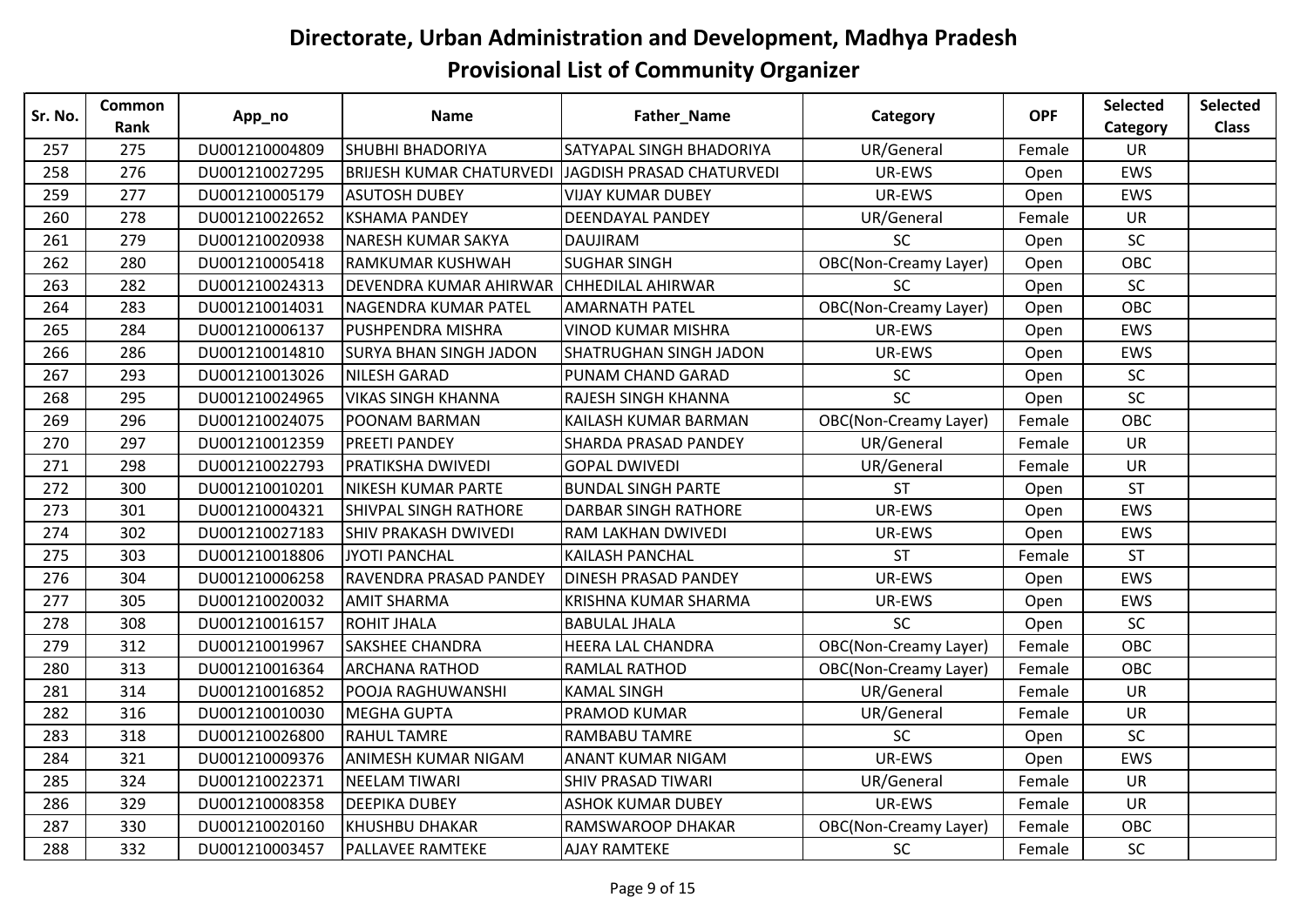| Sr. No. | Common | App_no         | <b>Name</b>                  | Father_Name                   | Category                     | <b>OPF</b> | Selected  | <b>Selected</b> |
|---------|--------|----------------|------------------------------|-------------------------------|------------------------------|------------|-----------|-----------------|
|         | Rank   |                |                              |                               |                              |            | Category  | <b>Class</b>    |
| 289     | 335    | DU001210001440 | <b>PRACHI SAHU</b>           | <b>RAMESH SAHU</b>            | <b>OBC(Non-Creamy Layer)</b> | Female     | OBC       |                 |
| 290     | 336    | DU001210004155 | <b>RAJ SHARMA</b>            | <b>DHARMENDRA SHARMA</b>      | UR-EWS                       | Open       | EWS       |                 |
| 291     | 339    | DU001210004073 | MANOJ TIWARI                 | <b>JAGDEESH TIWARI</b>        | UR-EWS                       | Open       | EWS       |                 |
| 292     | 341    | DU001210003789 | <b>SUDHIR DUBEY</b>          | <b>SUSHIL KUMAR</b>           | UR-EWS                       | Open       | EWS       |                 |
| 293     | 342    | DU001210019908 | SATYAM MANGAL                | <b>ARVIND MANGAL</b>          | UR-EWS                       | Open       | EWS       |                 |
| 294     | 343    | DU001210019080 | <b>MANEESH PARIHAR</b>       | <b>BHAGIRATH</b>              | SC                           | Open       | <b>SC</b> |                 |
| 295     | 344    | DU001210010577 | <b>RASHMI PAWAR</b>          | RAJU                          | <b>OBC(Non-Creamy Layer)</b> | Female     | OBC       |                 |
| 296     | 345    | DU001210014773 | NARENDRA KUMAR JATAV         | RADHESHYAM                    | <b>SC</b>                    | Open       | <b>SC</b> |                 |
| 297     | 347    | DU001210008613 | <b>RAMAKANT</b>              | <b>RAGHUBIR SINGH</b>         | SC                           | Open       | SC        |                 |
| 298     | 348    | DU001210008647 | <b>NARENDRA CHOUHAN</b>      | JAGDISH CHANDRA CHOUHAN       | <b>ST</b>                    | Open       | <b>ST</b> |                 |
| 299     | 350    | DU001210018937 | PRATICHI JAIN                | <b>DEEPAK JAIN</b>            | UR/General                   | Female     | <b>UR</b> |                 |
| 300     | 351    | DU001210018083 | <b>GAYATRI CHOURASIA</b>     | <b>HARI RAM CHOURASIA</b>     | <b>OBC(Non-Creamy Layer)</b> | Female     | OBC       |                 |
| 301     | 355    | DU001210024518 | <b>SHIVRAJ AHIRWAR</b>       | <b>RAMRATAN</b>               | SC                           | Open       | SC        |                 |
| 302     | 360    | DU001210024247 | <b>RAHUL PARMAR</b>          | <b>MUNNA LAL</b>              | <b>ST</b>                    | Open       | <b>ST</b> |                 |
| 303     | 362    | DU001210001022 | <b>SHALINI PATEL</b>         | <b>HARPRASAD PATEL</b>        | <b>OBC(Non-Creamy Layer)</b> | Female     | OBC       |                 |
| 304     | 363    | DU001210005178 | DEVENDRA KUMAR NAYAK         | <b>LALI KUMAR NAYAK</b>       | UR/General                   | Open       | <b>UR</b> | PWD-OH          |
| 305     | 368    | DU001210023551 | <b>NAMITA PARMAR</b>         | PRAKASHCHANDRA PARMAR         | <b>SC</b>                    | Female     | SC        |                 |
| 306     | 374    | DU001210000047 | <b>JITENDRA</b>              | RAMKISHORE                    | SC                           | Open       | SC        |                 |
| 307     | 375    | DU001210004807 | POONAM GUPTA                 | <b>SHIV DAS GUPTA</b>         | UR-EWS                       | Female     | <b>UR</b> |                 |
| 308     | 378    | DU001210002399 | <b>RAHUL RAY</b>             | <b>RADHE LAL</b>              | SC                           | Open       | SC        |                 |
| 309     | 379    | DU001210008872 | <b>BRIJ KISHOR</b>           | <b>RAM SANEHI</b>             | SC                           | Open       | SC        |                 |
| 310     | 382    | DU001210016709 | LAXMI GOLHANI                | <b>KUNWAR LAL</b>             | <b>OBC(Non-Creamy Layer)</b> | Female     | OBC       |                 |
| 311     | 383    | DU001210015861 | <b>RAMKISHAN KOLI</b>        | <b>SURESH KOLI</b>            | SC                           | Open       | SC        |                 |
| 312     | 385    | DU001210027354 | <b>ASHISH SAWNER</b>         | <b>KALURAM SAWNER</b>         | SC                           | Open       | SC        |                 |
| 313     | 390    | DU001210009213 | <b>PRACHI MISHRA</b>         | <b>KRISHNA KUMAR MISHRA</b>   | UR-EWS                       | Female     | <b>UR</b> |                 |
| 314     | 392    | DU001210027092 | <b>RESHMA SAHU</b>           | <b>MAHESH SAHU</b>            | <b>OBC(Non-Creamy Layer)</b> | Female     | OBC       |                 |
| 315     | 393    | DU001210002956 | <b>APRAJITA KHATARKAR</b>    | MUNNA LAL KHATARKAR           | <b>SC</b>                    | Female     | <b>SC</b> |                 |
| 316     | 398    | DU001210006897 | <b>CHANDRA PRAKASH JATAV</b> | <b>GOPAL PRASAD JATAV</b>     | SC                           | Open       | SC        |                 |
| 317     | 402    | DU001210004759 | UPASNA RAGHUWANSHI           | <b>KISHAN SINGH</b>           | UR/General                   | Female     | <b>UR</b> |                 |
| 318     | 405    | DU001210019736 | <b>TRAIVESH GAJBE</b>        | <b>DEVRAM GAJBE</b>           | <b>ST</b>                    | Open       | <b>ST</b> |                 |
| 319     | 408    | DU001210011512 | <b>RINKI</b>                 | RAGHUNATH PANTAVNE            | SC                           | Female     | SC        |                 |
| 320     | 412    | DU001210004502 | <b>SHIVAM PRAJAPATI</b>      | <b>KASHI PRASAD PRAJAPATI</b> | SC                           | Open       | <b>SC</b> |                 |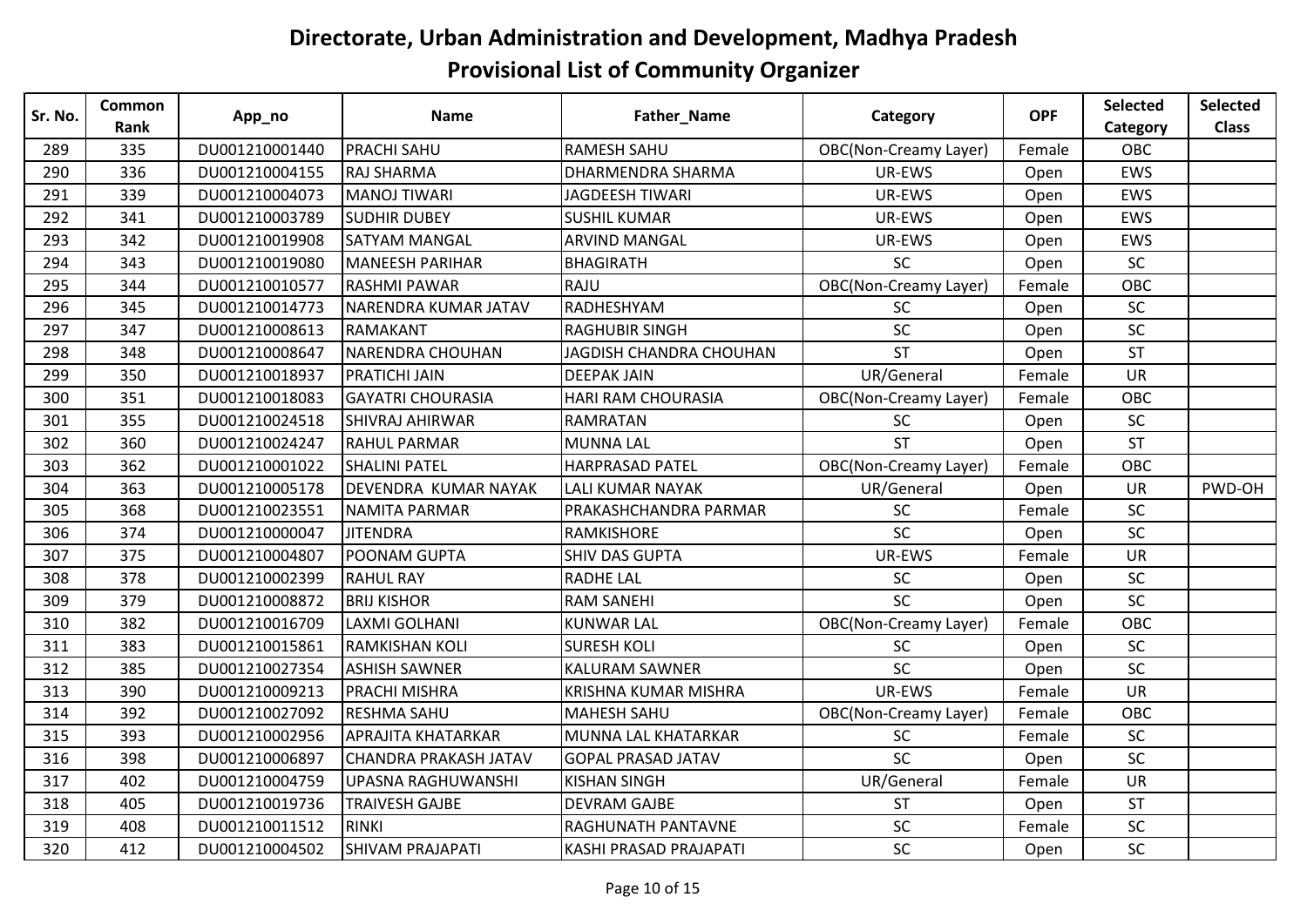| Sr. No. | <b>Common</b> |                | <b>Name</b>                 | Father_Name                     | Category                     | <b>OPF</b> | Selected  | <b>Selected</b> |
|---------|---------------|----------------|-----------------------------|---------------------------------|------------------------------|------------|-----------|-----------------|
|         | Rank          | App_no         |                             |                                 |                              |            | Category  | <b>Class</b>    |
| 321     | 417           | DU001210011138 | <b>AAKANKSHA PATHAK</b>     | <b>VIRENDRA PATHAK</b>          | UR/General                   | Female     | UR        |                 |
| 322     | 419           | DU001210014310 | <b>GAURAV DILERIYA</b>      | SITARAM DILERIYA                | <b>SC</b>                    | Open       | SC        |                 |
| 323     | 420           | DU001210003948 | <b>AKANKSHA TRIPATHI</b>    | <b>SESHMANI TRIPATHI</b>        | UR-EWS                       | Female     | EWS       |                 |
| 324     | 424           | DU001210024615 | <b>POONAM PATEL</b>         | RAJENDRA PRASAD PATEL           | <b>OBC(Non-Creamy Layer)</b> | Female     | OBC       |                 |
| 325     | 426           | DU001210008751 | <b>KAJUL CHOURASIA</b>      | <b>SURENDRA KUMAR CHOURASIA</b> | <b>OBC(Non-Creamy Layer)</b> | Female     | OBC       |                 |
| 326     | 427           | DU001210014144 | POOJA PATIDAR               | <b>MOHANLAL PATIDAR</b>         | <b>OBC(Non-Creamy Layer)</b> | Female     | OBC       |                 |
| 327     | 430           | DU001210009223 | <b>ROHIT JATAV</b>          | KAILASH                         | <b>SC</b>                    | Open       | SC        |                 |
| 328     | 433           | DU001210012807 | <b>POONAM THAKRE</b>        | <b>LATESH THAKRE</b>            | <b>OBC(Non-Creamy Layer)</b> | Female     | OBC       |                 |
| 329     | 436           | DU001210000746 | <b>AKLESH PAWAR</b>         | <b>HEMRAJ PAWAR</b>             | <b>OBC(Non-Creamy Layer)</b> | Open       | OBC       | PWD-OH          |
| 330     | 437           | DU001210024537 | JYOTI SONI                  | <b>NAVNEET SONI</b>             | <b>OBC(Non-Creamy Layer)</b> | Female     | OBC       |                 |
| 331     | 439           | DU001210023768 | <b>VIKAS GANGLE</b>         | <b>BASANTILAL GANGLE</b>        | <b>SC</b>                    | Open       | SC        |                 |
| 332     | 440           | DU001210014422 | <b>RAM SUNDAR KUMHAR</b>    | <b>JHALLU KUMHAR</b>            | <b>SC</b>                    | Open       | SC        |                 |
| 333     | 441           | DU001210007524 | <b>GUNJAN GOYAL</b>         | MUKESH KUMAR GOYAL              | <b>OBC(Non-Creamy Layer)</b> | Female     | OBC       |                 |
| 334     | 442           | DU001210014366 | <b>RAJKUMARI LODHI</b>      | PRATAP SINGH LODHI              | <b>OBC(Non-Creamy Layer)</b> | Female     | OBC       |                 |
| 335     | 447           | DU001210018020 | OMPRAKASH SATNAMI           | RAMCHARAN SATNAMI               | SC                           | Open       | SC        |                 |
| 336     | 448           | DU001210025091 | <b>GANESH PANDRO</b>        | <b>UJIYAR SINGH PANDRO</b>      | <b>ST</b>                    | Open       | ST        |                 |
| 337     | 453           | DU001210007023 | <b>RASHMI SAGAR</b>         | UTTAM CHAND                     | SC                           | Female     | SC        |                 |
| 338     | 454           | DU001210015060 | <b>SUNEEL KUMAR SAKET</b>   | <b>BABOO LAL SAKET</b>          | <b>SC</b>                    | Open       | SC        |                 |
| 339     | 464           | DU001210001916 | <b>DEVENDRA JATAV</b>       | <b>KASHIRAM JATAV</b>           | <b>SC</b>                    | Open       | <b>SC</b> |                 |
| 340     | 478           | DU001210008757 | <b>SURPAL DUDWE</b>         | <b>KHUM SINGH DUDWE</b>         | <b>ST</b>                    | Open       | <b>ST</b> |                 |
| 341     | 497           | DU001210016309 | <b>ANIL MUWEL</b>           | <b>RAJA RAM MUWEL</b>           | <b>ST</b>                    | Open       | <b>ST</b> |                 |
| 342     | 499           | DU001210025111 | <b>DHEERENDRA AWASTHI</b>   | <b>GYAN PRAKASH AWASTHI</b>     | UR/General                   | Open       | <b>UR</b> | PWD-VH          |
| 343     | 500           | DU001210003511 | PANKAJ KUMAR KERAM          | <b>PACHLU SINGH KERAM</b>       | <b>ST</b>                    | Open       | <b>ST</b> |                 |
| 344     | 507           | DU001210003696 | MUKESH KUMAR TIWARI         | <b>KRISHNA MANI TIWARI</b>      | UR-EWS                       | Open       | EWS       | PWD-HH          |
| 345     | 513           | DU001210025467 | <b>RAKESH KUMAR MARAVI</b>  | <b>SUKAL SINGH MARAVI</b>       | <b>ST</b>                    | Open       | ST        |                 |
| 346     | 535           | DU001210016971 | <b>KRISHNA KHANGAR</b>      | <b>MOTI LAL KHANGAR</b>         | <b>SC</b>                    | Female     | SC        |                 |
| 347     | 553           | DU001210016514 | <b>SAJAL TIWARI</b>         | <b>RAJESH TIWARI</b>            | UR-EWS                       | Female     | EWS       |                 |
| 348     | 590           | DU001210002209 | <b>SURESH KUMAR WADIVA</b>  | SHRI ADHAR SINGH WADIVA         | <b>ST</b>                    | Open       | <b>ST</b> |                 |
| 349     | 593           | DU001210017644 | VIVEK KUMAR SHARMA          | <b>RAM NIVAS SHARMA</b>         | UR/General                   | Open       | <b>UR</b> | PWD-VH          |
| 350     | 599           | DU001210011223 | <b>KASHIRAM BENAL</b>       | <b>RANJIT BENAL</b>             | <b>ST</b>                    | Open       | <b>ST</b> |                 |
| 351     | 600           | DU001210009713 | <b>DWARKA PRASAD PANDRE</b> | <b>BHARAT SINGH PANDRA</b>      | <b>ST</b>                    | Open       | <b>ST</b> |                 |
| 352     | 602           | DU001210022741 | <b>RAVI BRAHAMNE</b>        | <b>SEWARAM BRAHAMNE</b>         | ST                           | Open       | <b>ST</b> |                 |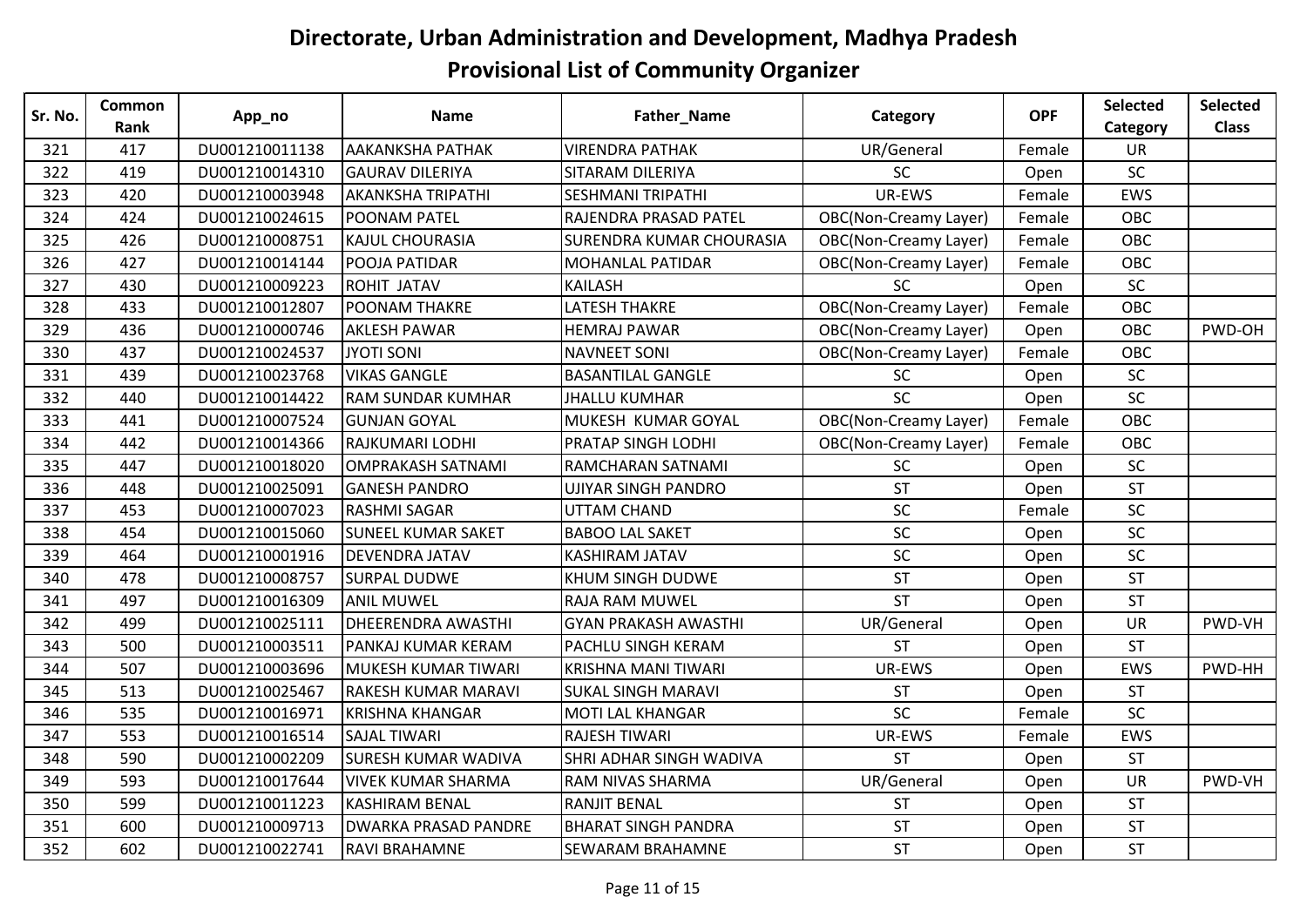| Sr. No. | <b>Common</b> | App_no         | <b>Name</b>                  | Father_Name                 | Category                     | <b>OPF</b> | <b>Selected</b> | <b>Selected</b> |
|---------|---------------|----------------|------------------------------|-----------------------------|------------------------------|------------|-----------------|-----------------|
|         | Rank          |                |                              |                             |                              |            | Category        | <b>Class</b>    |
| 353     | 621           | DU001210000378 | <b>AJAY PARMAR</b>           | <b>NADU PARMAR</b>          | <b>ST</b>                    | Open       | <b>ST</b>       |                 |
| 354     | 624           | DU001210021268 | <b>JYOTI NAMDEV</b>          | <b>MANGAL SINGH</b>         | <b>OBC(Non-Creamy Layer)</b> | Female     | OBC             | PWD-OH          |
| 355     | 629           | DU001210006134 | MAYANK SHARMA                | <b>DEVI CHARAN</b>          | UR-EWS                       | Open       | EWS             | PWD-OH          |
| 356     | 643           | DU001210023608 | <b>DURGA BHALERAO</b>        | <b>REVARAM BHALERAO</b>     | <b>SC</b>                    | Female     | SC              |                 |
| 357     | 658           | DU001210009197 | <b>JYOTI HARAN</b>           | RAJKUMAR HARAN              | SC                           | Female     | <b>SC</b>       |                 |
| 358     | 661           | DU001210016333 | <b>RAVINDRA SINGH</b>        | BHAIYALAL                   | <b>ST</b>                    | Open       | <b>ST</b>       |                 |
| 359     | 664           | DU001210021327 | <b>DIPAK RAWAT</b>           | <b>JAM SINGH RAWAT</b>      | <b>ST</b>                    | Open       | <b>ST</b>       |                 |
| 360     | 667           | DU001210003012 | <b>DIPIKA KALME</b>          | <b>SOHAN KALME</b>          | <b>ST</b>                    | Female     | <b>ST</b>       |                 |
| 361     | 672           | DU001210020280 | <b>BHARTI ASATI</b>          | PREMNARAYAN ASATI           | UR-EWS                       | Female     | EWS             |                 |
| 362     | 676           | DU001210025479 | <b>GOVIND</b>                | <b>LAKHAN LAL</b>           | <b>ST</b>                    | Open       | <b>ST</b>       |                 |
| 363     | 679           | DU001210015433 | <b>SUMARIYA CHOUGAD</b>      | <b>VESTA CHOUGAD</b>        | <b>ST</b>                    | Open       | <b>ST</b>       |                 |
| 364     | 682           | DU001210007299 | PRIYANKA MALVIYA             | <b>SANTOSH MALVIYA</b>      | SC                           | Female     | SC              |                 |
| 365     | 696           | DU001210018821 | <b>ANIL</b>                  | <b>KISHAN</b>               | <b>ST</b>                    | Open       | <b>ST</b>       |                 |
| 366     | 704           | DU001210019900 | <b>DEEPIKA SILAWAT</b>       | <b>BASANT KUMAR SILAWAT</b> | SC                           | Female     | <b>SC</b>       |                 |
| 367     | 712           | DU001210010230 | <b>MANISHA UKEY</b>          | <b>KAPURCHAND UKEY</b>      | SC                           | Female     | SC              |                 |
| 368     | 713           | DU001210025492 | <b>VIMLA AHIRWAR</b>         | RAMSHWAROOP AHIRWAR         | SC                           | Female     | SC              |                 |
| 369     | 732           | DU001210010005 | <b>AJAY</b>                  | <b>KADWA</b>                | <b>ST</b>                    | Open       | <b>ST</b>       |                 |
| 370     | 733           | DU001210021215 | <b>VIRENDRA PANDRAM</b>      | <b>MOHAN PANDRAM</b>        | <b>ST</b>                    | Open       | <b>ST</b>       |                 |
| 371     | 740           | DU001210024903 | MONU                         | PURUSHOTTAM                 | <b>ST</b>                    | Open       | <b>ST</b>       |                 |
| 372     | 742           | DU001210012498 | <b>AKANKSHA SHARMA</b>       | ROODRESH KUMAR SHARMA       | UR-EWS                       | Female     | EWS             |                 |
| 373     | 745           | DU001210020780 | RAVINDRA DHAK                | <b>MANSINGH</b>             | <b>ST</b>                    | Open       | <b>ST</b>       | PWD-VH          |
| 374     | 747           | DU001210007094 | <b>AKSHAY KUMAR MASARIYA</b> | DAYARAM MASARIYA            | <b>ST</b>                    | Open       | <b>ST</b>       |                 |
| 375     | 748           | DU001210012985 | <b>UDA MUVEL</b>             | <b>SOHAN SINGH MUVEL</b>    | <b>ST</b>                    | Open       | <b>ST</b>       |                 |
| 376     | 755           | DU001210003466 | <b>RAVI MUSAIDE</b>          | <b>ARJUN SINGH MUSAIDE</b>  | <b>ST</b>                    | Open       | <b>ST</b>       |                 |
| 377     | 765           | DU001210009060 | ANURADHA SINGH CHOUHAN       | NIRANJAN SINGH CHOUHAN      | UR-EWS                       | Female     | EWS             |                 |
| 378     | 771           | DU001210017525 | <b>VANDANA PARTE</b>         | <b>BANAP SINGH</b>          | <b>ST</b>                    | Female     | ST              |                 |
| 379     | 774           | DU001210014363 | <b>SNEHLATA</b>              | <b>NATHU SINGH</b>          | <b>ST</b>                    | Female     | <b>ST</b>       |                 |
| 380     | 780           | DU001210004751 | <b>LAKHAN</b>                | <b>RATILAL</b>              | <b>ST</b>                    | Open       | <b>ST</b>       |                 |
| 381     | 792           | DU001210015537 | <b>DILIP CHOUHAN</b>         | <b>KAMALSINGH CHOHAN</b>    | <b>ST</b>                    | Open       | <b>ST</b>       |                 |
| 382     | 794           | DU001210018869 | POOJA MANDRE                 | <b>JAGDEESH MANDRE</b>      | SC                           | Female     | SC              |                 |
| 383     | 800           | DU001210003197 | PREMLATA SOLANKI             | NATHU SINGH SOLANKI         | <b>ST</b>                    | Female     | ST              |                 |
| 384     | 805           | DU001210021522 | RAVINDRA PAWAR               | <b>GOVIND SINGH PAWAR</b>   | <b>ST</b>                    | Open       | <b>ST</b>       |                 |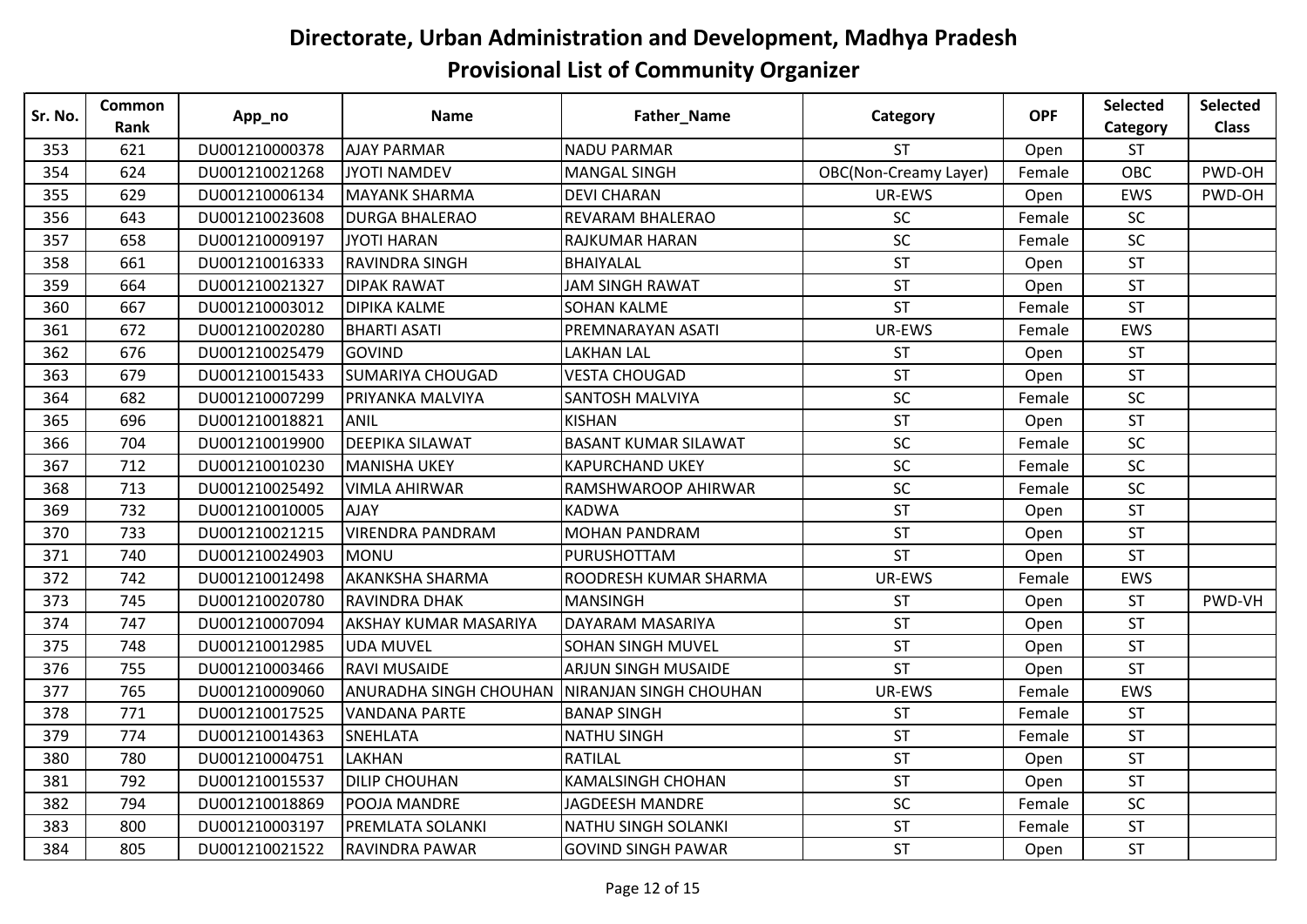| Sr. No. | <b>Common</b><br>Rank | App_no         | <b>Name</b>               | Father_Name                    | Category  | <b>OPF</b> | <b>Selected</b> | <b>Selected</b> |
|---------|-----------------------|----------------|---------------------------|--------------------------------|-----------|------------|-----------------|-----------------|
|         |                       |                |                           |                                |           |            | Category        | <b>Class</b>    |
| 385     | 806                   | DU001210016450 | <b>ABHA SINGH</b>         | <b>AMRIT SINGH</b>             | <b>ST</b> | Female     | <b>ST</b>       |                 |
| 386     | 807                   | DU001210006273 | <b>PRATIGYA MISHRA</b>    | <b>KRISHNA KUMAR MISHRA</b>    | UR-EWS    | Female     | EWS             |                 |
| 387     | 809                   | DU001210015109 | <b>DOLLY BHARGAVA</b>     | RAM BHAROSHA BHARGAVA          | UR-EWS    | Female     | EWS             |                 |
| 388     | 816                   | DU001210018627 | <b>SMITA GOKHALE</b>      | <b>OMPRAKASH GOKHALE</b>       | SC        | Female     | SC              |                 |
| 389     | 833                   | DU001210002339 | <b>DHARMENDRA SOLANKI</b> | <b>SAWAI SINGH SOLANKI</b>     | <b>ST</b> | Open       | <b>ST</b>       |                 |
| 390     | 839                   | DU001210011848 | RADHESHYAM DAMOR          | THAVRA DAMOR                   | <b>ST</b> | Open       | <b>ST</b>       |                 |
| 391     | 856                   | DU001210018981 | <b>DEVKARAN NIGAM</b>     | LALSINGH NIGAM                 | <b>ST</b> | Open       | <b>ST</b>       |                 |
| 392     | 859                   | DU001210004680 | <b>RAVIKANT TILGAM</b>    | <b>AMAR SINGH</b>              | <b>ST</b> | Open       | <b>ST</b>       |                 |
| 393     | 863                   | DU001210015906 | RADHIKA MANDLOI           | <b>BHOORASINGH MANDLOI</b>     | <b>ST</b> | Female     | <b>ST</b>       |                 |
| 394     | 870                   | DU001210005981 | <b>VINAY BHABHAR</b>      | <b>VIR SINGH BHABHAR</b>       | <b>ST</b> | Open       | <b>ST</b>       |                 |
| 395     | 877                   | DU001210003733 | PAYAL CHOUDHARY           | <b>BHGAWAN SINGH CHOUDHARY</b> | SC        | Female     | SC              |                 |
| 396     | 883                   | DU001210006582 | <b>RAJNI</b>              | RAJENDRA                       | SC        | Female     | SC              |                 |
| 397     | 896                   | DU001210013025 | <b>DOLLY KHEMCHANDANI</b> | SHANKAR LAL KHEMCHANDANI       | UR-EWS    | Female     | EWS             |                 |
| 398     | 906                   | DU001210012283 | <b>KIRAN MISHRA</b>       | RAMKHELAVAN MISHRA             | UR-EWS    | Female     | EWS             |                 |
| 399     | 913                   | DU001210008334 | <b>PRADEEP KANASE</b>     | <b>BADRI KANASE</b>            | <b>ST</b> | Open       | <b>ST</b>       |                 |
| 400     | 917                   | DU001210027848 | <b>RATNA PARMAR</b>       | <b>MOHAN LAL PARMAR</b>        | SC        | Female     | SC              |                 |
| 401     | 923                   | DU001210015272 | <b>DIVYA CHOUBEY</b>      | <b>DWARKA PRASAD CHOUBEY</b>   | UR-EWS    | Female     | EWS             |                 |
| 402     | 926                   | DU001210006247 | <b>TWINKLE PACHAYA</b>    | RAJENDRA SINGH PACHAYA         | <b>ST</b> | Female     | <b>ST</b>       |                 |
| 403     | 934                   | DU001210009393 | <b>POONAM WAIKER</b>      | <b>ANANDRAO WAIKER</b>         | SC        | Female     | SC              |                 |
| 404     | 936                   | DU001210003363 | <b>RAJESH BAGHEL</b>      | <b>VESTA BAGHEL</b>            | <b>ST</b> | Open       | <b>ST</b>       |                 |
| 405     | 937                   | DU001210013414 | <b>LAXMI GOHIYA</b>       | <b>N L GOHIYA</b>              | SC        | Female     | SC              |                 |
| 406     | 945                   | DU001210023094 | <b>MOHAN DAWAR</b>        | RAMLAL DAWAR                   | <b>ST</b> | Open       | <b>ST</b>       |                 |
| 407     | 946                   | DU001210021242 | <b>VINOD PATEL</b>        | <b>RANJIT PATEL</b>            | <b>ST</b> | Open       | <b>ST</b>       |                 |
| 408     | 953                   | DU001210005636 | <b>DINESH DAWAR</b>       | RICHHU                         | <b>ST</b> | Open       | <b>ST</b>       |                 |
| 409     | 954                   | DU001210014402 | <b>RAJENDRA MUWEL</b>     | <b>KISHAN MUWEL</b>            | <b>ST</b> | Open       | <b>ST</b>       |                 |
| 410     | 955                   | DU001210008099 | <b>JYOTI VERMA</b>        | KODULAL VERMA                  | SC        | Female     | SC              |                 |
| 411     | 963                   | DU001210000586 | <b>MANISH MAKWANA</b>     | KHUMAN SINGH MAKWANA           | <b>ST</b> | Open       | <b>ST</b>       |                 |
| 412     | 968                   | DU001210026027 | <b>DURGESH KAWDE</b>      | <b>GAJRAJ SINGH KAWDE</b>      | <b>ST</b> | Open       | <b>ST</b>       |                 |
| 413     | 984                   | DU001210025332 | <b>ARVIND SINGH GODH</b>  | <b>SARDAR SINGH</b>            | <b>ST</b> | Open       | <b>ST</b>       |                 |
| 414     | 985                   | DU001210011824 | <b>NITIN THAKURIA</b>     | <b>SUKHINAND THAKURIA</b>      | <b>ST</b> | Open       | <b>ST</b>       |                 |
| 415     | 988                   | DU001210009388 | <b>SUNIL BHANWAR</b>      | <b>MANOHAR</b>                 | <b>ST</b> | Open       | <b>ST</b>       |                 |
| 416     | 993                   | DU001210010310 | RAMESHWARI GOUND          | <b>SHANKAR SINGH</b>           | <b>ST</b> | Female     | <b>ST</b>       |                 |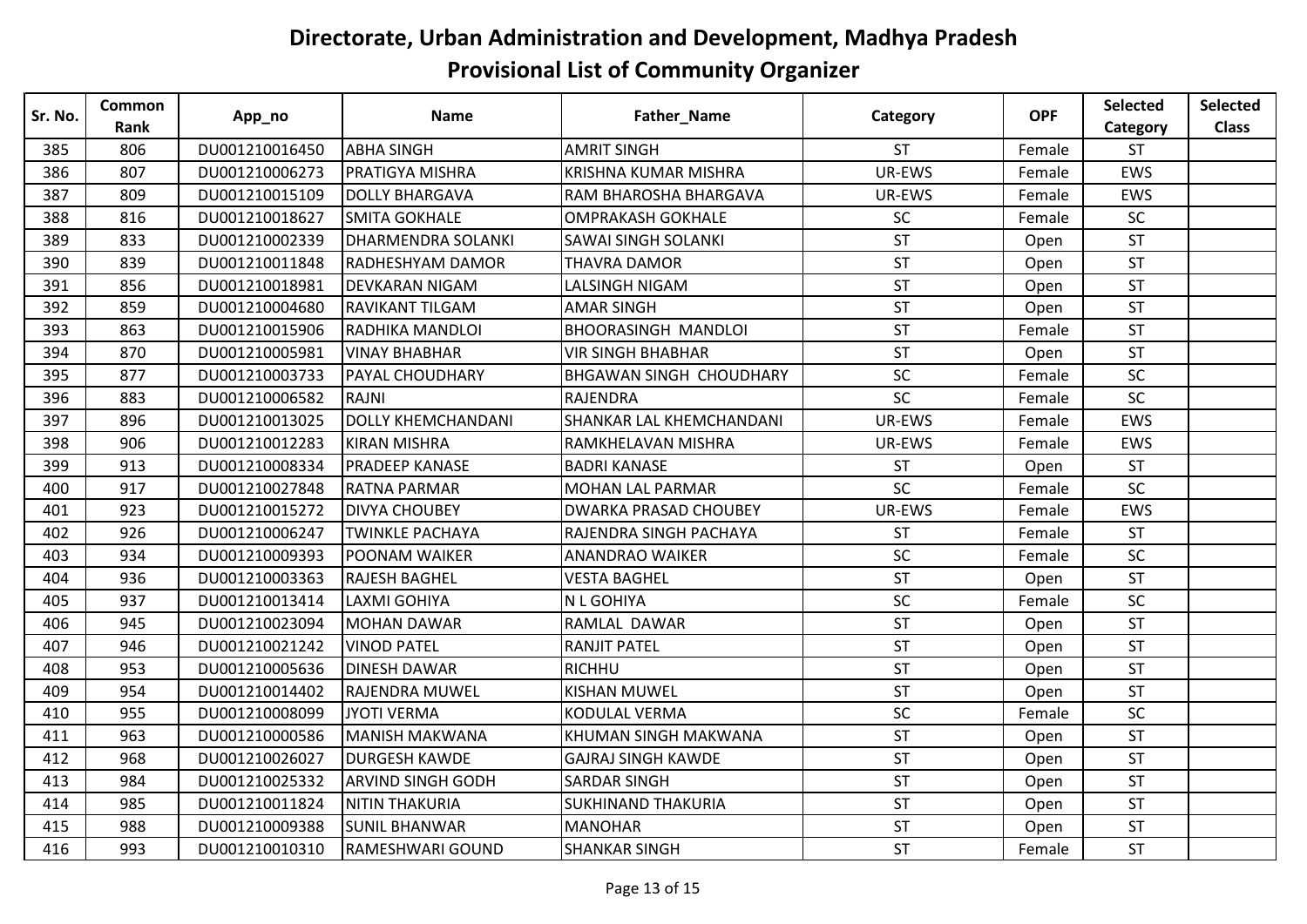| Sr. No. | Common | App_no         | <b>Name</b>                | Father_Name                    | Category                     | <b>OPF</b> | Selected   | <b>Selected</b> |
|---------|--------|----------------|----------------------------|--------------------------------|------------------------------|------------|------------|-----------------|
|         | Rank   |                |                            |                                |                              |            | Category   | <b>Class</b>    |
| 417     | 996    | DU001210021541 | <b>SOURABH MASKOLE</b>     | <b>GOPAL MASKOLE</b>           | <b>ST</b>                    | Open       | <b>ST</b>  |                 |
| 418     | 1004   | DU001210023409 | <b>SHUBHAM BHARTI</b>      | <b>S C LAL BHARTI</b>          | <b>ST</b>                    | Open       | <b>ST</b>  |                 |
| 419     | 1007   | DU001210010835 | <b>JITENDRA MORE</b>       | <b>MOHAN</b>                   | <b>ST</b>                    | Open       | <b>ST</b>  |                 |
| 420     | 1011   | DU001210017731 | RADHESHYAM RAWAT           | <b>GAL SINGH RAWAT</b>         | <b>ST</b>                    | Open       | <b>ST</b>  |                 |
| 421     | 1018   | DU001210010226 | <b>LAXMI MUVEL</b>         | <b>MALSINGH MUVEL</b>          | <b>ST</b>                    | Female     | <b>ST</b>  |                 |
| 422     | 1063   | DU001210014447 | <b>ANITA</b>               | <b>MOHANSINGH SOLANKI</b>      | <b>ST</b>                    | Female     | <b>ST</b>  |                 |
| 423     | 1068   | DU001210024146 | <b>KAMINI BHURIYA</b>      | <b>GOVIND BHURIYA</b>          | <b>ST</b>                    | Female     | <b>ST</b>  |                 |
| 424     | 1084   | DU001210003370 | <b>KAPIL DUBEY</b>         | <b>KESHAV DUBEY</b>            | UR/General                   | Open       | <b>UR</b>  | PWD-VH          |
| 425     | 1102   | DU001210018064 | <b>AMEESHA GUPTA</b>       | <b>RAJESH KUMAR GUPTA</b>      | UR-EWS                       | Female     | <b>EWS</b> |                 |
| 426     | 1137   | DU001210020606 | PRIYANKA SENGAR            | <b>RAM PRATAP SINGH SENGAR</b> | UR-EWS                       | Female     | EWS        |                 |
| 427     | 1148   | DU001210014476 | <b>SNIGDHA SHARMA</b>      | <b>MUKESH SHARMA</b>           | UR-EWS                       | Female     | <b>EWS</b> |                 |
| 428     | 1150   | DU001210011258 | <b>HIMANSHI TOMAR</b>      | <b>RAMSEVAK TOMAR</b>          | UR-EWS                       | Female     | <b>EWS</b> |                 |
| 429     | 1177   | DU001210008843 | <b>JAYSHREE BHATT</b>      | <b>GANGARAM BHATT</b>          | <b>ST</b>                    | Female     | <b>ST</b>  |                 |
| 430     | 1185   | DU001210018039 | <b>SUMAN LATA</b>          | <b>BALBHADRA SINGH</b>         | <b>ST</b>                    | Female     | <b>ST</b>  |                 |
| 431     | 1190   | DU001210011922 | PANKAJ KUMAR               | <b>HARI SINGH</b>              | SC                           | Open       | SC         | PWD-HH          |
| 432     | 1198   | DU001210012713 | <b>RAVI KANT SHARMA</b>    | LAXMI NARAYAN SHARMA           | UR-EWS                       | Open       | EWS        | PWD-VH          |
| 433     | 1204   | DU001210025670 | <b>BHARTI DEVI PARASTE</b> | <b>LAL SINGH PARASTE</b>       | <b>ST</b>                    | Female     | <b>ST</b>  |                 |
| 434     | 1213   | DU001210024809 | <b>SUSHMA TEKAM</b>        | <b>RAMDEEN TEKAM</b>           | <b>ST</b>                    | Female     | <b>ST</b>  |                 |
| 435     | 1217   | DU001210023177 | <b>BHAVNA DWIVEDI</b>      | <b>ASHOK KUMAR</b>             | UR-EWS                       | Female     | <b>EWS</b> |                 |
| 436     | 1245   | DU001210003895 | <b>SHARDA CHOUHAN</b>      | <b>UNKAR CHOUHAN</b>           | <b>ST</b>                    | Female     | <b>ST</b>  |                 |
| 437     | 1269   | DU001210026102 | RACHANA GOUND              | <b>BHAGWANDAS GOUND</b>        | <b>ST</b>                    | Female     | <b>ST</b>  |                 |
| 438     | 1298   | DU001210003801 | <b>KAVITA SOLANKI</b>      | RAJU SOLANKI                   | <b>ST</b>                    | Female     | <b>ST</b>  |                 |
| 439     | 1314   | DU001210020319 | <b>KANJU NAGAR</b>         | <b>DHANNA LAL NAGAR</b>        | <b>ST</b>                    | Female     | <b>ST</b>  |                 |
| 440     | 1320   | DU001210022759 | ANJU LATA GOUND            | <b>SUGAR LAL</b>               | <b>ST</b>                    | Female     | <b>ST</b>  |                 |
| 441     | 1327   | DU001210014524 | <b>SWATI CHOUHAN</b>       | <b>DAVALSINGH CHOUHAN</b>      | <b>ST</b>                    | Female     | ST         |                 |
| 442     | 1343   | DU001210023382 | <b>AALIM KHAN</b>          | <b>MULAYAM KHAN</b>            | <b>OBC(Non-Creamy Layer)</b> | Open       | OBC        | PWD-VH          |
| 443     | 1354   | DU001210020047 | <b>DIVYA BILWAL</b>        | <b>RALU SINGH BILWAL</b>       | <b>ST</b>                    | Female     | <b>ST</b>  |                 |
| 444     | 1358   | DU001210026172 | <b>SANGEETA DHAKAR</b>     | <b>HARIVILAS DHAKAR</b>        | <b>OBC(Non-Creamy Layer)</b> | Female     | OBC        | PWD-HH          |
| 445     | 1384   | DU001210014316 | <b>RAJNI MASRE</b>         | <b>NANDRAM MASRE</b>           | <b>ST</b>                    | Female     | <b>ST</b>  |                 |
| 446     | 1385   | DU001210015619 | REKHA MARKAM               | <b>MOHAN SINGH MARKAM</b>      | <b>ST</b>                    | Female     | <b>ST</b>  |                 |
| 447     | 1443   | DU001210008037 | <b>VIPIN SAXENA</b>        | CHANDRA KUMAR SAXENA           | UR/General                   | Open       | UR         | PWD-VH          |
| 448     | 1466   | DU001210001817 | <b>SUSHILA BAGHEL</b>      | <b>DAL SINGH</b>               | <b>ST</b>                    | Female     | <b>ST</b>  |                 |